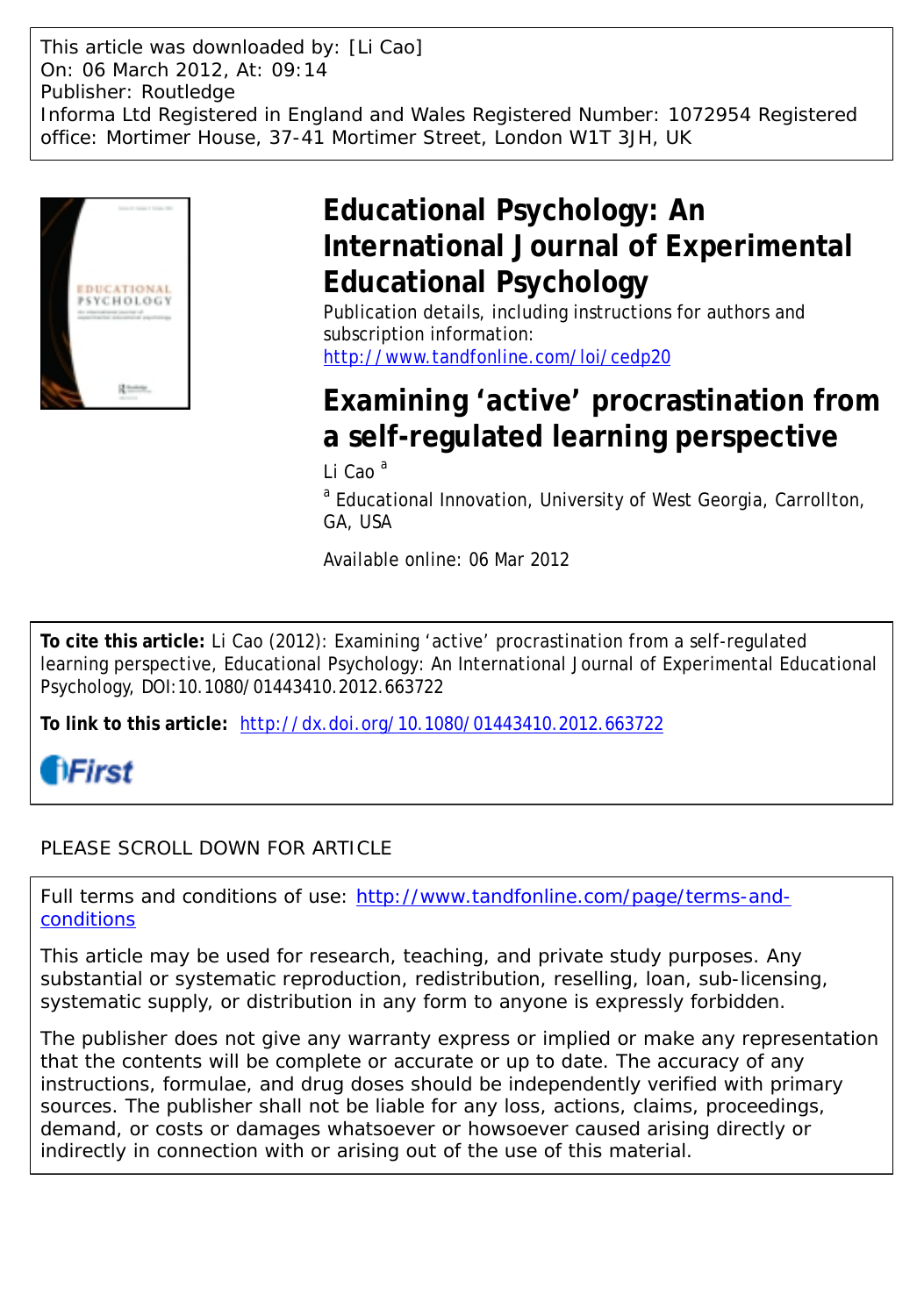# Examining 'active' procrastination from a self-regulated learning perspective

Li Cao\*

Educational Innovation, University of West Georgia, Carrollton, GA, USA (Received 14 December 2010; final version received 1 February 2012)

This study examined the notion that active procrastinators are a positive type of procrastinators who possess desirable characteristics similar to non-procrastinators, but different from the traditional passive procrastinators. A two-step procedure was followed to categorise university students  $(N=125)$  as active procrastinators, passive procrastinators and non-procrastinators. The results show that active procrastination was related mostly with the maladaptive motivational and behavioural characteristics described in the self-regulated learning literature. Active procrastinators reported low mastery-approach goal, high performanceavoidance and work-avoidance goal, and low intrinsic motivation and task value. They selected less effective strategies and performed the lowest on tests among the three groups. The results challenged the notion that active procrastination is conducive to learning. Future research directions and implications to teaching and learning are discussed.

Keywords: procrastination; self-regulated learning; motivation; learning strategy; college students

Procrastination remains to be a prevalent practice among students. More than 50% of American college students procrastinate consistently and problematically on academic tasks (Day, Mensink, & O'Sullivan, 2000; Ellis & Knaus, 1977; Ferrari, O'Callaghan, & Newbegin, 2005; Harriott & Ferrari, 1996). Although there is no universally accepted definition, academic procrastination can be defined as the lack or absence of self-regulated performance and the tendency to put off or completely avoid an activity under one's control (Tuckman, 1991; Tuckman & Sexton, 1989). Procrastination frequently results in students' underestimating the time necessary to complete tasks and prepare for examinations, missing deadlines for submitting assignments, low course grades and course withdrawal (Jiao, DaRos-Voseles, Collins, & Onwuegbuzie, 2011; Muszynski & Akamatsu, 1991; Wang & Englander, 2010).

Because of its negative impact on students' well-being and academic performance, academic procrastination has been studied extensively in the past four decades (e.g. Ellis & Knaus, 1977; Ferrari, 1994; Ferrari & Tice, 2000; Solomon & Rothblum, 1984; Steel, 2007). Research shows that procrastination is associated with low levels of academic self-efficacy and self-esteem, and high levels of anxiety (Ferrari & Tice, 2000; Howell & Watson, 2007; Milgram, Dangour, & Raviv, 1992;

<sup>\*</sup>Email: lcao@westga.edu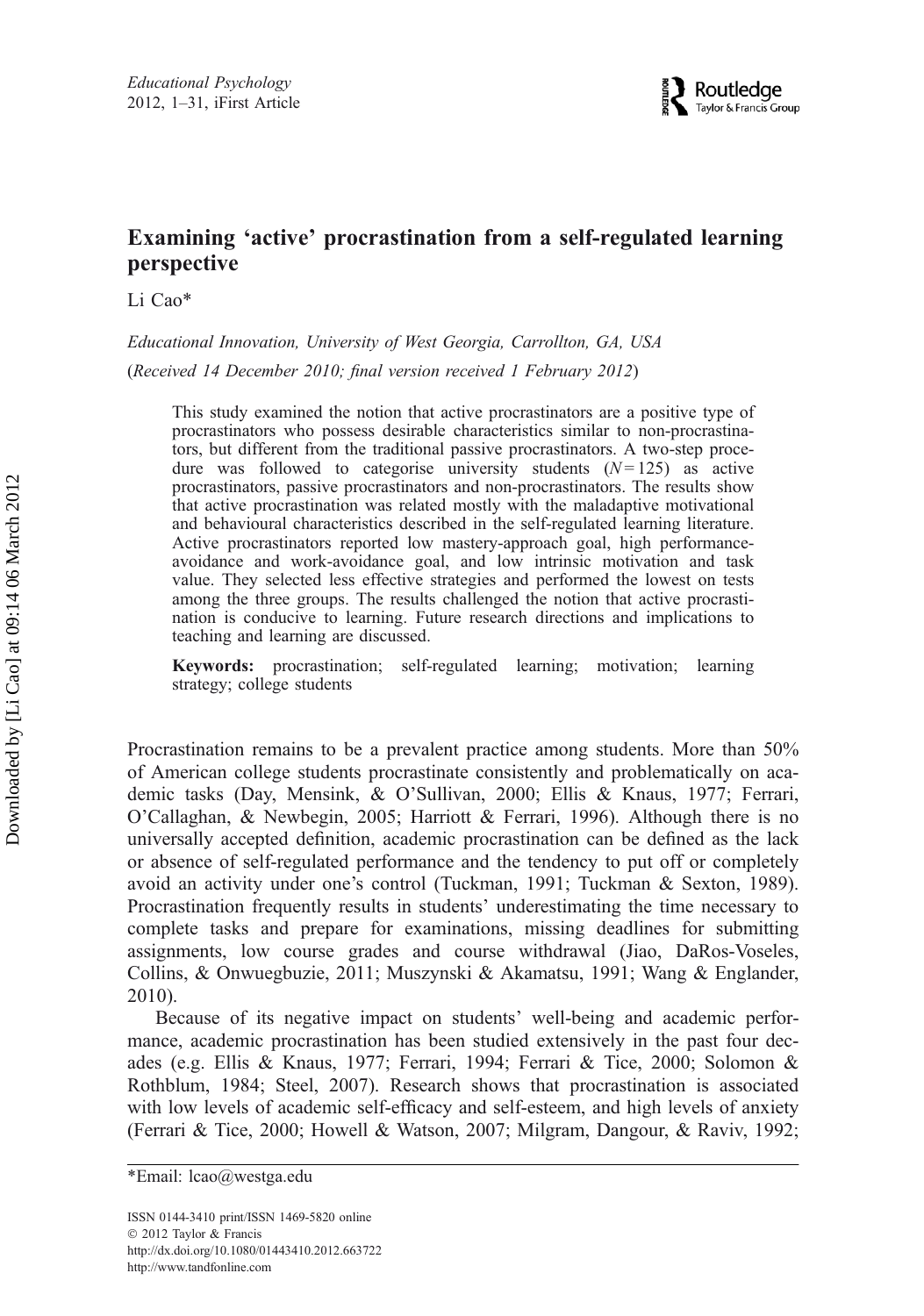Wolters, 2003). It frequently results in unsatisfactory performance (Solomon & Rothblum, 1984). Due to the maladaptive characteristics, both researchers and practitioners have long regarded procrastination as a pernicious form of self-regulatory failure and a dysfunctional self-handicapping behaviour that has a significant negative impact on learning and achievement (Baumerster, Heatherton, & Tice, 1994; Ferrari & Tice, 2000; Knaus, 2000; Lay & Schouwenburg, 1993; Rhodewalt, 1994; Senecal, Koestner, & Vallerand, 1995; Steel, 2007; Tice & Baumeister, 1997). Despite considerable efforts in describing its deleterious consequences and curtailing this problem, the prevalence of procrastination appears to be growing (Kachgal, Hansen, & Nutter, 2001; Klassen et al., 2010). It is clear that procrastination is not entirely understood and continued research into procrastination should not be delayed (Steel, 2007).

Starting in the early 1990s, a few investigators have taken an alternative approach and examined the adaptive values associated with procrastination (Bernstein, 1998; Ferrari, 1993). This research shows that procrastination is related to intrinsic motivation (Senecal et al., 1995). Students reported that course materials become less boring, more interesting and more engaging when they procrastinate (Schraw, Wadkins, & Olafson, 2007). Other benefits of procrastination include freeing up time for planning and other activities, more concentrated effort, greater amount of flow-like experiences and eliminated distractions (Knaus, 2000; Lay, Edwards, Parker, & Endler, 1989; Schraw et al., 2007). Furthermore, procrastination does not necessarily affect the quality of performance (Ferrari, 1992; Tice & Baumeister, 1997). These results suggest that not all procrastination behaviours are due to failure of self-regulation. Procrastinators may also include those who choose to delay a task for the adaptive values of procrastination.

In line with this alternative view, Chu and Choi (2005) identified a new 'positive' group of procrastinators – active procrastinators – who are significantly different from passive procrastinators described in the traditional sense. Chu and Choi (2005) maintained that active procrastinators choose to procrastinate because they prefer to work under pressure. They are able to complete tasks before deadlines, and they are more likely to accomplish tasks with satisfactory outcomes than passive procrastinators. In contrast, passive procrastinators do not intend to procrastinate, but they often end up postponing tasks because of their inability to make decisions and act on them quickly. They are often paralysed by indecision regarding action and haunted by past failure to complete tasks.

Chu and Choi (2005) further posited that even though 'active procrastinators procrastinate to the same degree as do passive procrastinators, their personal characteristics and outcomes are quite more similar to non-procrastinators' (p. 260). Active procrastinators demonstrated time perceptions, attitudes, coping styles and academic performances that were nearly identical to, or even better, than those of non-procrastinators. Both groups tend to have higher levels of purposive use of time, time control and self-efficacy than passive procrastinators, and are more likely to experience positive outcomes (Chu & Choi, 2005). In a follow-up study, Choi and Moran (2009) specified preference for pressure, intentional decision, the ability to meet deadlines and outcome satisfaction as the four dimensions that characterised active procrastination. Based on these findings, Chu and Choi (2005) called for a more sophisticated understanding of procrastination that includes active procrastination. They further proposed reevaluating the implications of procrastination and suggested 'Why NOT Procrastinate?' (Choi & Moran, 2009).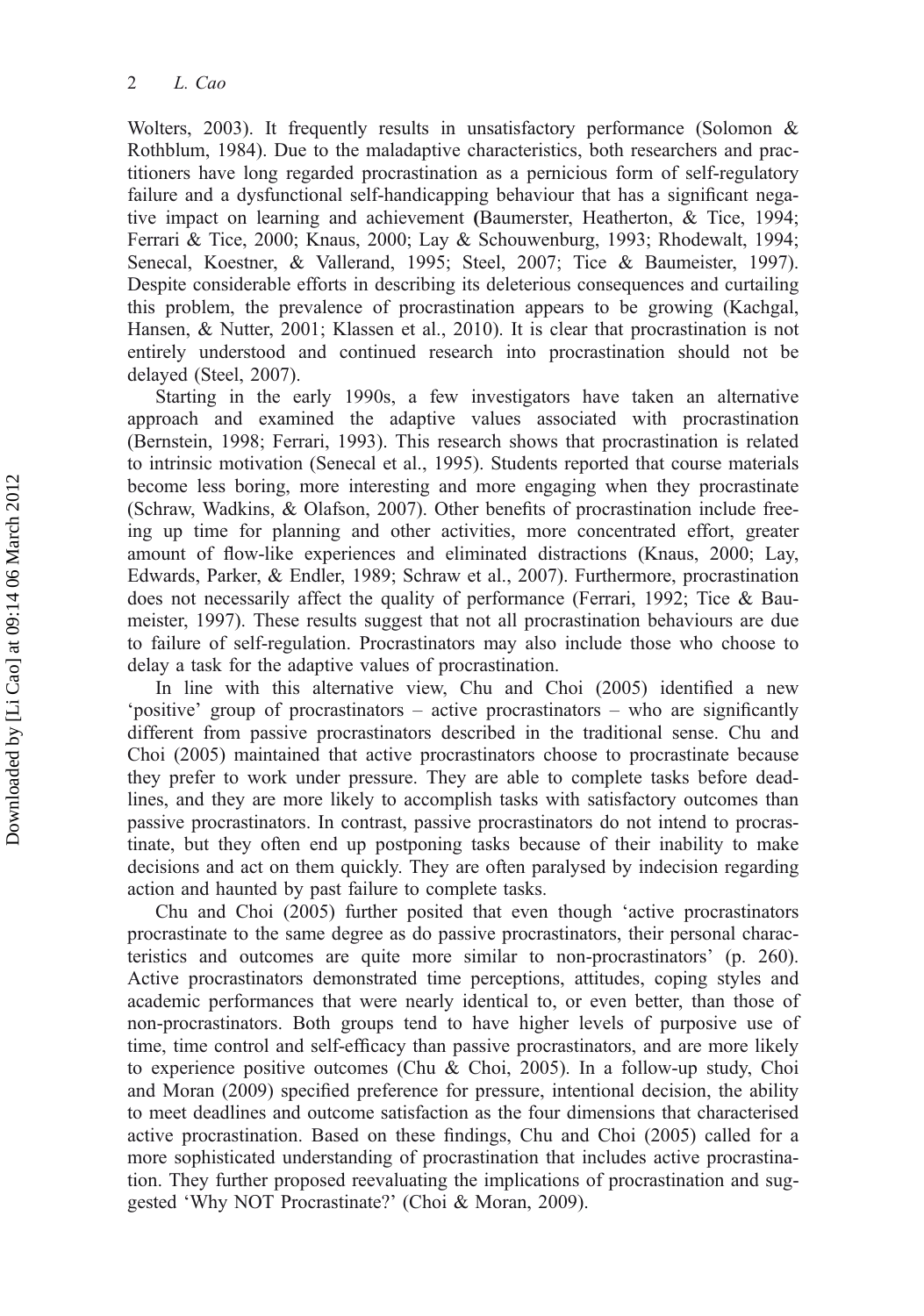Without doubt, Chu and Choi's (2005) concept of active procrastination presented a novel idea in the study of procrastination. This concept is a step that moves further from acknowledging some short-term benefits associated with procrastination (Tice & Baumeister, 1997) to identifying a qualitatively different type of procrastinators. In the spirit of scientific inquiry in general, and in the research on a complex phenomenon such as procrastination in specific, it is appropriate to explore alternative ideas and challenge the conventional view that procrastination is ineffective, undesirable and hinders learning (Blunt & Pychyl, 1998; Ferrari & Tice, 2000; Steel, 2007; Wolters, 2003). However, it seems problematic to promote the notion that delaying one's work can actually be helpful and related to positive characteristics (Bui, 2007) before the concept of active procrastination is solidly grounded in the scientific evidence. It seems even more questionable to encourage procrastination before active procrastination is tried and proved beneficial to student learning and well-being.

The purpose of the present study was to test this notion and investigate whether active procrastination entails desirable motivational and behavioural characteristics as Chu and Choi (2005) described. Contrary to Chu and Choi's (2005) description, the present study hypothesised that active procrastinators and passive procrastinators share similar characteristics in the motivation, affect and behavioural dimensions because both groups irrationally delay their academic tasks and face the consequences of procrastination. Consequently, both active procrastinators and passive procrastinators would be significantly different in these dimensions from nonprocrastinators who do not delay starting of academic tasks (Ellis & Knaus, 1977; Ferrari, 2001; Ferrari & Tice, 2000; Howell & Watson, 2007; Pintrich, 2000; Steel, 2007). Results to these hypotheses would help address the question: Is procrastination conducive to learning and therefore be encouraged among students? Addressing these questions will not only enhance our understanding of procrastination, but also have significant implications to teaching and learning.

### Theoretical framework

Early research on procrastination focused on the nature, antecedents, aetiology and consequences of academic procrastination (Jiao et al., 2011; Knaus, 2000; Sommer, 1990; Steel, 2007). More recently, this research has shifted its focus from treating academic procrastination as a self-defeating personality flaw (Ferrari, 1991; Lay, 1990; Milgram et al., 1992) to viewing it as the lack of self-regulated performance which involves cognitive, affective and behavioural components (Rothblum, Solomon, & Murakami, 1986; Senecal et al., 1995; Tuckman & Sexton, 1989; Wolters, 2003). Based on this perspective shift, the present study used a self-regulated learning (SRL) perspective (Pintrich, 2000; Zimmerman, 2008) to examine characteristics of active procrastinators in comparison with those of passive procrastinators and non-procrastinators. The SRL perspective was selected because it focuses on the motivational, cognitive, metacognitive and behavioural dimensions of student learning (Pintrich, 2000; Wolters & Pintrich, 2001; Zimmerman & Schunk, 2001); and provides a theoretical framework to examine differences of the motivational, cognitive and behavioural characteristics among different types of procrastinators.

Current literature offers many models of SRL. Each model sheds some light on the rather broad area of SRL by addressing how each of these cognitive, motivational and contextual factors influences the learning process (e.g. Pintrich, 2000;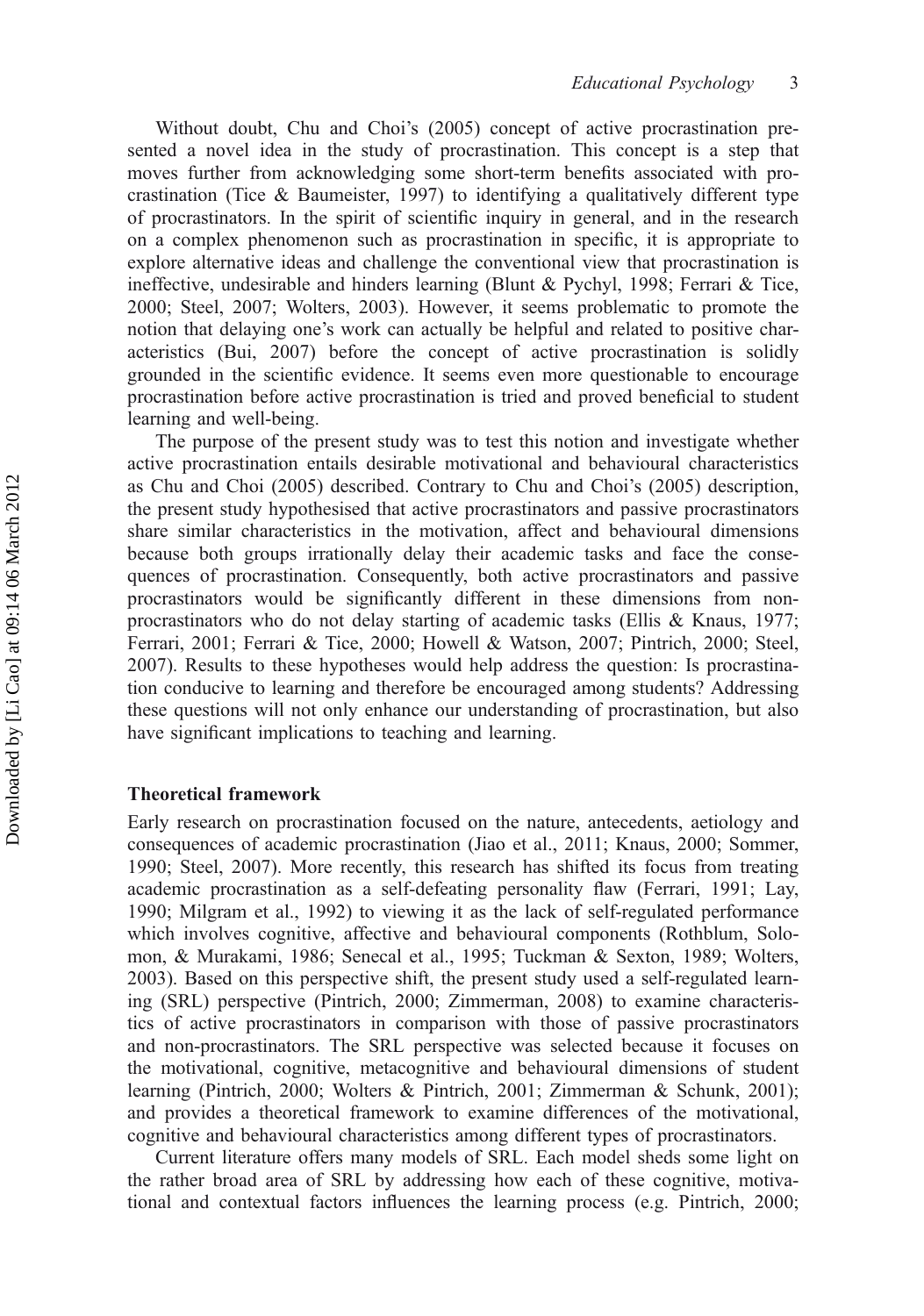Winne & Hadwin, 1998; Zimmerman, 2008). Rooted in cognitive psychology, Winne and Hadwin's (1998) four-stage model of SRL focused on the specific cognitive processes of a learner's self-regulation such as defining a task, setting of goals and plans, using tactics to learn and utilizing metacognitive processes to adapt learning both within the task and more globally. This model characterizes SRL 'as a cognitively inherent aspect of learning' (Winne, 1995, p. 186). In this view, SRL is principally comprised of knowledge, beliefs and learned skills malleable in response to environmental influences. Winne (1995) stressed that this model is particularly useful for probing into how studying proceeds when learners study mainly by themselves; and that obtaining details of knowledge and aspects of cognitive and metacognitive processing inherent in SRL leads to understanding of the full nature and varied roles of SRL in academic learning.

Different from Winne and Hadwin's (1998) Information Processing-based metacognitive model that highlights the function of knowledge and cognitive processes of SRL, Zimmerman (1998, 2000) focused on the intersection of motivational and social aspects of SRL. From this social cognitive perspective, Zimmerman (1998) posits that SRL involves feedback loops of three cyclical phases. The forethoughts phase refers to learning processes and sources of motivation that precede efforts and influence students preparation and willingness to self-regulate their learning. The performance phase involves processes that occur during learning and affect concentration and performance. The self-reflection phase involves processes that follow learning efforts but influence a learner's reaction to that experience. These self-reflections, in turn, influence forethought regarding subsequent learning efforts, which completes the self-regulatory cycle. Zimmerman's (1998) model highlights importance of the cyclic interrelations between metacognitive process and motivational sources during the ongoing efforts to learn in real contexts (Kitsantas & Zimmerman, 2002).

Building on both the metacognitive and social cognitive models of SRL (Winne, 1995, 2001; Zimmerman, 1998), Pintrich (2000, 2004) proposed a conceptual framework for classifying the different phases and areas for SRL. The four phases include task identification and planning, the monitoring and control of learning strategies, and a reaction and reflection phase. The four areas in which self-regulation can occur fall into four broad categories: cognition, motivation, behaviour and context. By crossing the phases and areas, Pintrich (2000) presented a  $(4 \times 4)$  grid that cannot only identify different phases of SRL, but also a specific domain in which SRL occurs. In particular, this model expands the prior models of SRL by including students' self-regulation of the context which involves students' perceptions of the task and context, and their understanding, monitoring and control of the contextual factors.

Pintrich's (2000) framework was selected for the present study because it presents a more inclusive model of SRL that combines the IP perspective and social cognitive perspective on student learning. It offers a broad outline of the different types of self-regulatory strategies that college students might use to control their own cognition, motivation, affect and behaviour, as well as the college context (Pintrich, 2004). Guided by this framework, the present study examined whether active and passive procrastinators possess distinctive characteristics in terms of motivational beliefs and goal orientations, cognitive and metacognitive strategies and test performance, as suggested in recent discussions (Choi & Moran, 2009; Chu & Choi, 2005; Schraw et al., 2007; Steel, 2007; Wolters, 2003; Wolters & Pintrich, 2001).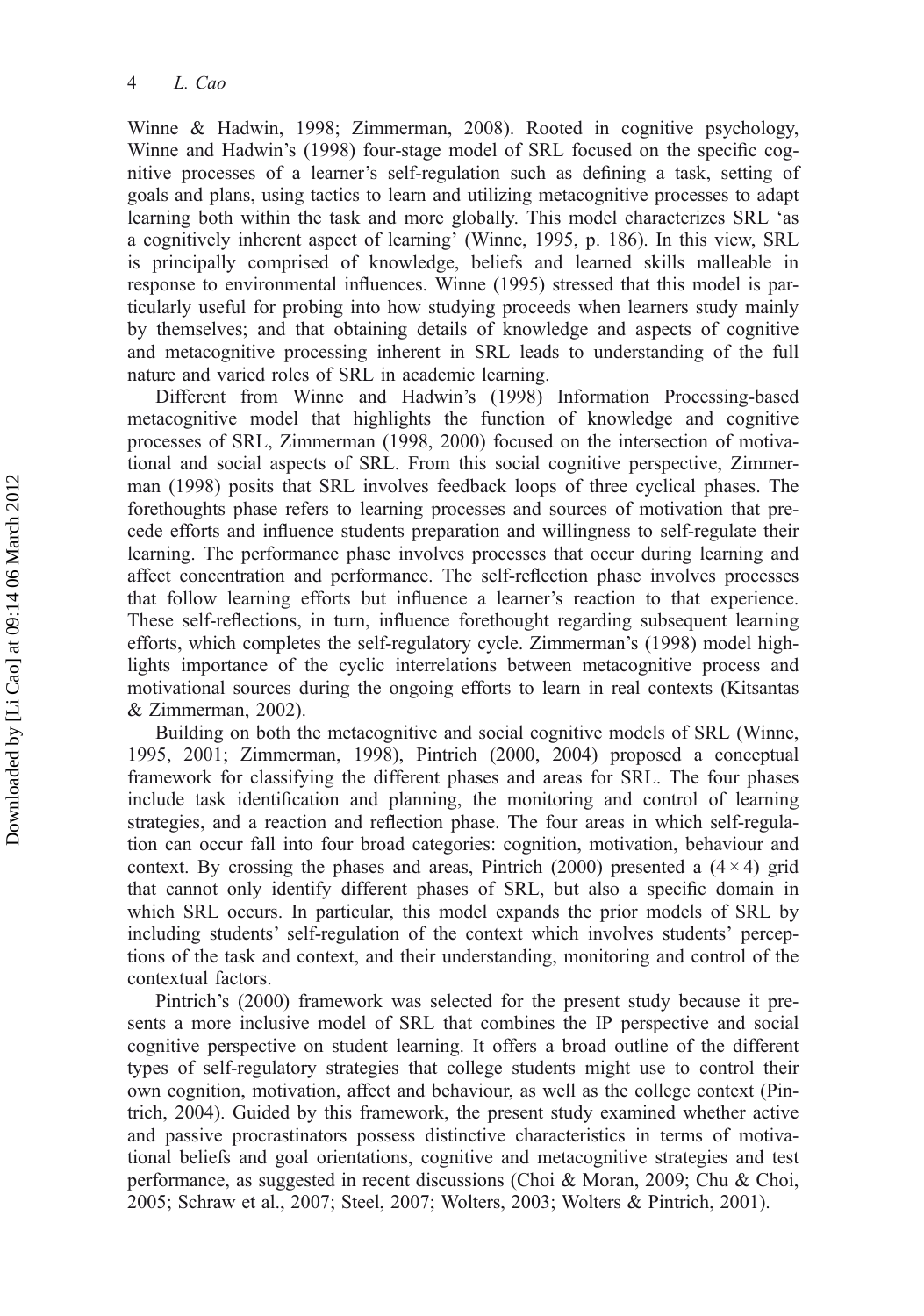Also, Pintrich's (2000) framework was selected for the methodological reasons. This framework was used in developing the Motivated Strategies for Learning Questionnaire (MSLQ) (Pintrich, Smith, Garcia, & McKeachie, 1993). This widely used questionnaire measure in the study of SRL was used as a primary means of data collection for the present study. The alignment of the theoretical framework and MSLQ would enhance validity of the study. Additionally, the present study aimed at exploring characteristics of student procrastination at the course level. MSLQ was designed to capture student characteristics in the metacognitive, motivational, behavioural and contextual aspect of SRL at the course level. According to Pintrich (2004), the course level is a good compromise between an overly global level focused on college learning in general and a more microanalytic level focused on different tasks within a course. Finally, research (Pintrich, 2000; Winne & Hadwin, 1998) shows that MSLQ, as a self-report instrument, was able to measure general aptitudes or propensities to use different self-regulatory processes. As Pintrich and De Groot (1990) reported, scores on the strategy use and regulation scales of the MSLQ have been related, in theoretically predictable ways, to components of students' motivation including self-efficacy, task value, intrinsic motivation and test anxiety.

# Self-efficacy belief

The present study focused on three motivation variables often used to describe self-regulated learners: self-efficacy, achievement goal and motivation orientation. Self-efficacy refers to students' judgment of their capability to accomplish tasks and succeed in activities (Bandura, 1986, 1997; Pajares, 1996). Bandura posited that students posses 'self-directive capabilities that enable them to exercise some control over their thoughts, feelings, and actions by the consequences that they produce for themselves' (1986, p. 335). However, students who are sceptical of their ability to exercise control over their behaviour tend to undermine their own efforts to deal effectively with situations that challenge their capabilities (Bandura, 1986). Bandura (1997) was the first to introduce the relationship between procrastination and selfefficacy beliefs. He suggested that when adequate levels of ability and motivation exist, students' self-efficacy beliefs have a significant impact on their task initiation, self-regulatory efforts and academic performance.

Existing research supports Bandura's position that self-efficacy plays an important role in task initiation and persistence (Pintrich, 2000; Schraw et al., 2007; Schunk & Pajares, 2005). A negative correlation was found between self-efficacy belief and academic procrastination among college students (Ferrari, Parker, & Ware, 1992; Steel, 2007; Tuckman, 1991). Students with less confidence in their abilities to be successful in class were more likely to delay academic tasks (Briody, 1980; Chu & Choi, 2005; Wolters, 2003). In contrast, students who were confident about their abilities to do well tended to start their academic work in a more timely manner (Steel, 2007; Wolters, 2003). In line with these findings, it was expected that non-procrastinators would report the strongest self-efficacy, whereas passive procrastinators would report the weakest self-efficacy among the three groups.

Recent research also demonstrated a more complex relationship of procrastination with motivation and self-efficacy. Schraw et al. (2007) found that low intrinsic motivation and high self-efficacy affect procrastination, and that surprisingly 'higher efficacy students experienced the least amount of motivation. These students felt so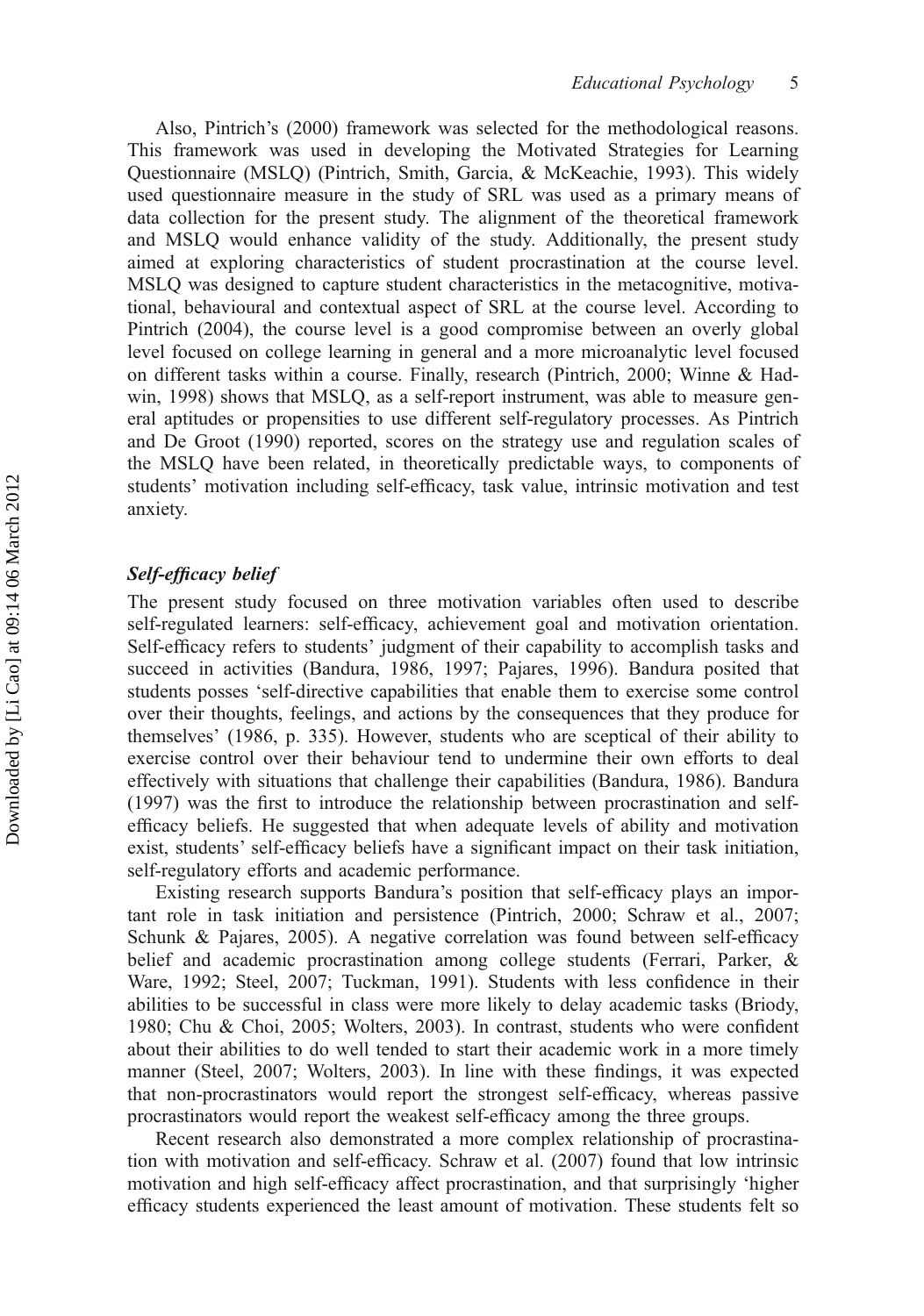confident in their ability to succeed that they found it difficult or impossible to motivate themselves without a deadline or some external motivator in their lives' (p. 19). Similarly, Chu and Choi (2005) found that self-efficacy was correlated negatively with academic procrastination, but positively with active procrastination. They also found that active procrastinators were more similar to non-procrastinators than to passive procrastinators in self-efficacy belief. They suggested that this is because active procrastinators were confident in their abilities to meet deadlines and complete the tasks under time pressure, so they intentionally postponed academic tasks and directed their attention toward more urgent issues at hand. The results of Schraw et al. (2007) and Chu and Choi (2005) suggest that procrastination may also occur due to high self-efficacy students who seek external motivation such as a deadline, and those who intentionally delay starting of academic work simply because of their high level of confidence about their abilities. Based on these results, it was expected that active procrastinators would report a stronger selfefficacy than passive procrastinators who were sceptical about their ability to complete academic tasks.

# Achievement goal

Achievement goals represent different purposes for students to engage in achievement situations (Ames, 1984; Elliot & Dweck, 2007; Pintrich, 2000). These purposes direct student cognition and behaviour across a range of academic tasks or learning situations, and determine how they approach and engage in learning activities (Ames, 1984; Pintrich, Smith, Garcia, & McKeachie, 1993). According to Elliot and McGregor's (2001) model, a mastery-approach goal applies to the students who focus on improving ability, or thoroughly understanding new information. A mastery-avoidance goal applies to the students who strive to avoid failing to learn what there is to learn (Elliot & Harackiewicz, 1996; Pintrich, 2000). A performanceapproach goal applies to the students who focus on doing better than their peers, or proving their self-worth to other people (Ames & Archer, 1988; Dweck, 1992; Moller  $\&$  Elliot, 2006). A performance-avoidance goal applies to the students who strive to avoid demonstrating a lack of competence with a particular topic (McGregor & Elliot, 2002; Midgley, Kaplan, & Middleton, 2001). In addition, a workavoidance goal applies to the students who try to get away with putting as little efforts as possible into achieving tasks (Elliot & Dweck, 2007; Nicholls, Patashnick, & Nolen, 1985).

Current literature views procrastination as one specific self-handicapping behaviour (Ferrari, 1992, 1994; Ferrari & Tice, 2000; Wolters, 2004). This view is supported by findings of the achievement goal research. For instance, the masteryapproach orientation was found to be negatively related to self-handicapping (Midgley, Arunkamar, & Urdan, 1996; Midgley & Urdan, 2001; Pintrich, 2000) and procrastination (Howell & Watson, 2007; Wolters, 2003, 2004), whereas the performance-approach goal orientation was positively correlated to self-handicapping (Ommundsen, 2001; Rhodewalt, 1994) and procrastination (Wolters, 2003). Similarly, Midgley and Urdan (2001) found that self-handicapping was predicted negatively by a mastery orientation, but positively by performance-avoidance orientation. Other research shows that students may procrastinate more and have a higher test anxiety under conditions that foster a mastery-avoidance orientation (Elliot & McGregor, 2001; Howell & Buro, 2009; Howell & Watson, 2007), a per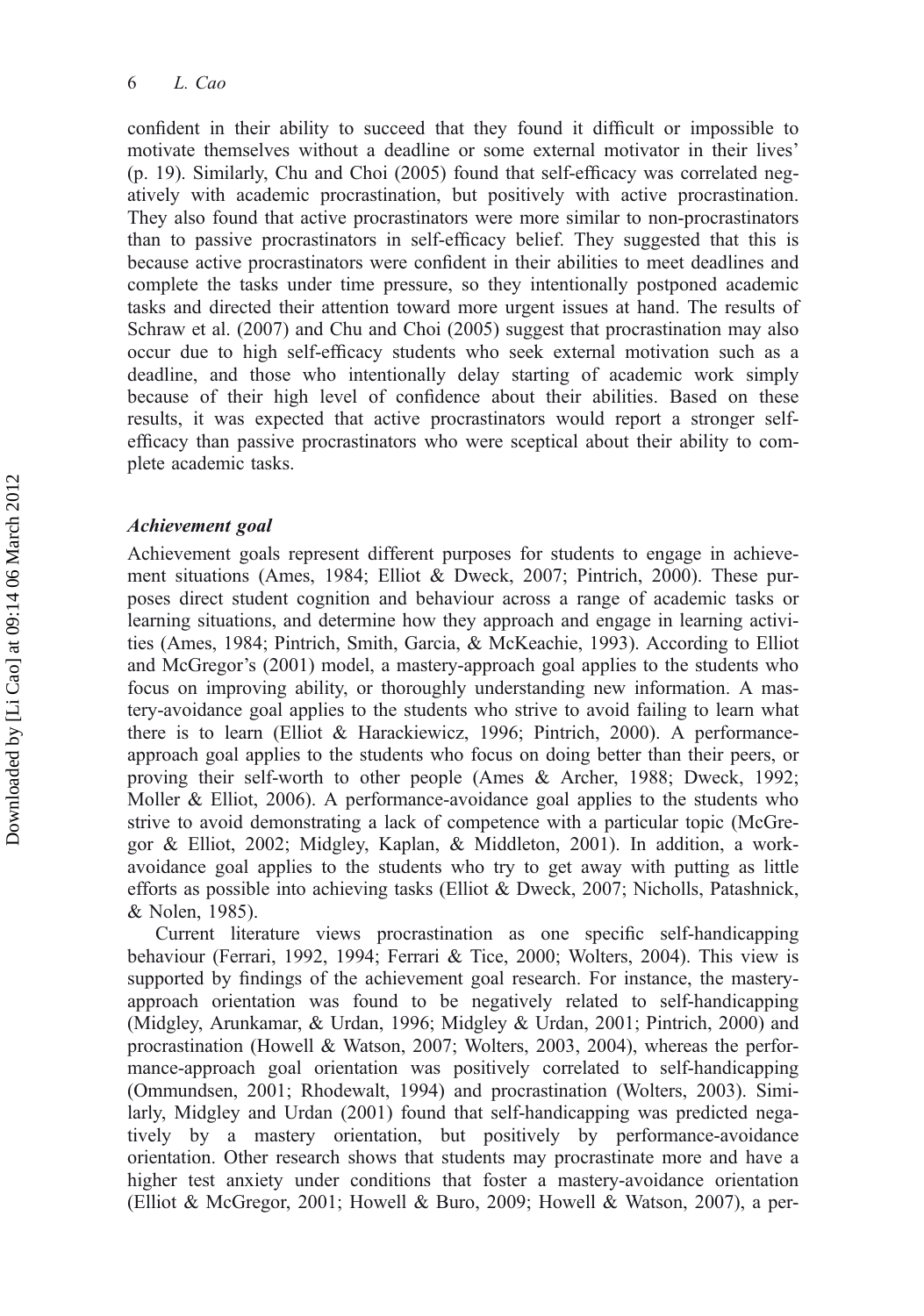formance-avoidance orientation (McGregor & Elliot, 2002) or work-avoidance orientation (Blunt & Pychyl, 1998; Clark & Hill, 1994; Ferrari, 1991; Ferrari & Tice, 2000; Wolters, 2003).

Contrary to the popular view of procrastination as a dysfunctional self-handicapping behaviour, Chu and Choi (2005) argued that active procrastination is a selfregulatory behaviour that some procrastinators intentionally engage for adaptive values and positive outcomes. They described active procrastinators as possessing desirable characteristics similar to non-procrastinators who maintain positive motivation toward the tasks, and intend to learn and perform well in class. However, achievement goals were not examined in their study. The present study built on the existing research by examining the relationships between goal orientations and procrastination. Based on the assumption that active and passive procrastinators both procrastinate and face similar consequences, it was expected that active procrastinators would possess achievement goals that are similar to those of passive procrastinators who were oriented more to task avoidance, but different to those of nonprocrastinators who were oriented more to learning and mastery.

#### Motivation orientation

The SRL theory also posits that adoption of different levels of self-efficacy beliefs and academic goals impact students' motivation orientations and learning strategies that they select to deal with challenges of different academic tasks (Pintrich, 2000; Zimmerman, 2008). Deci and Ryan (1985, 1991) have offered a comprehensive theory of self-regulation, particularly in regard to motivation. They identified two types of motivation based on the degree of self-determination: intrinsic motivation and extrinsic motivation. According to Ryan and Deci (2000), intrinsic motivation refers to doing an activity for the inherent satisfaction of the activity itself. Intrinsic motivation includes both cognitive and affective components and its hallmarks are selfdetermination and competence. In contrast, extrinsic motivation occurs whenever action is taken to attain some separable outcome such as high grades or public praise.

Research shows that motivation plays an important role in academic procrastination (Brownlow & Reasinger, 2000; Senecal et al., 1995). Less autonomous forms of motivation were associated with higher levels of procrastination. More specifically, students who had intrinsic reasons for pursuing their studies were likely to procrastinate less, whereas those who had extrinsic reasons were likely to procrastinate more. Also, students who were amotivated or helpless in regulating academic behaviours were likely to give up on their efforts when they encountered an obstacle and procrastinate more (Micek, 1982; Steel, 2007). Similarly, Pychyl, Morin, and Salmon (2000) found that students scoring high on procrastination commenced studying later and studied less than students scoring low on procrastination. In addition, academic procrastination apparently leads to various types of academic-related anxiety, such as test anxiety (Carden, Bryant, & Moss, 2004; Wang & Englander, 2010), writing anxiety (Fritzsche, Rapp, & Hickson, 2003) and statistics anxiety (Onwuegbuzie, 2004). On the basis of these results, it was expected that non-procrastinators would have a higher level of intrinsic motivation than passive and active procrastinators. Since procrastinators have difficulty with self-regulation (setting goals and implementing a plan to achieve results) (Steel, 2007; Wolters, 2003) and rely heavily on external sources of motivation, such as deadlines, in order to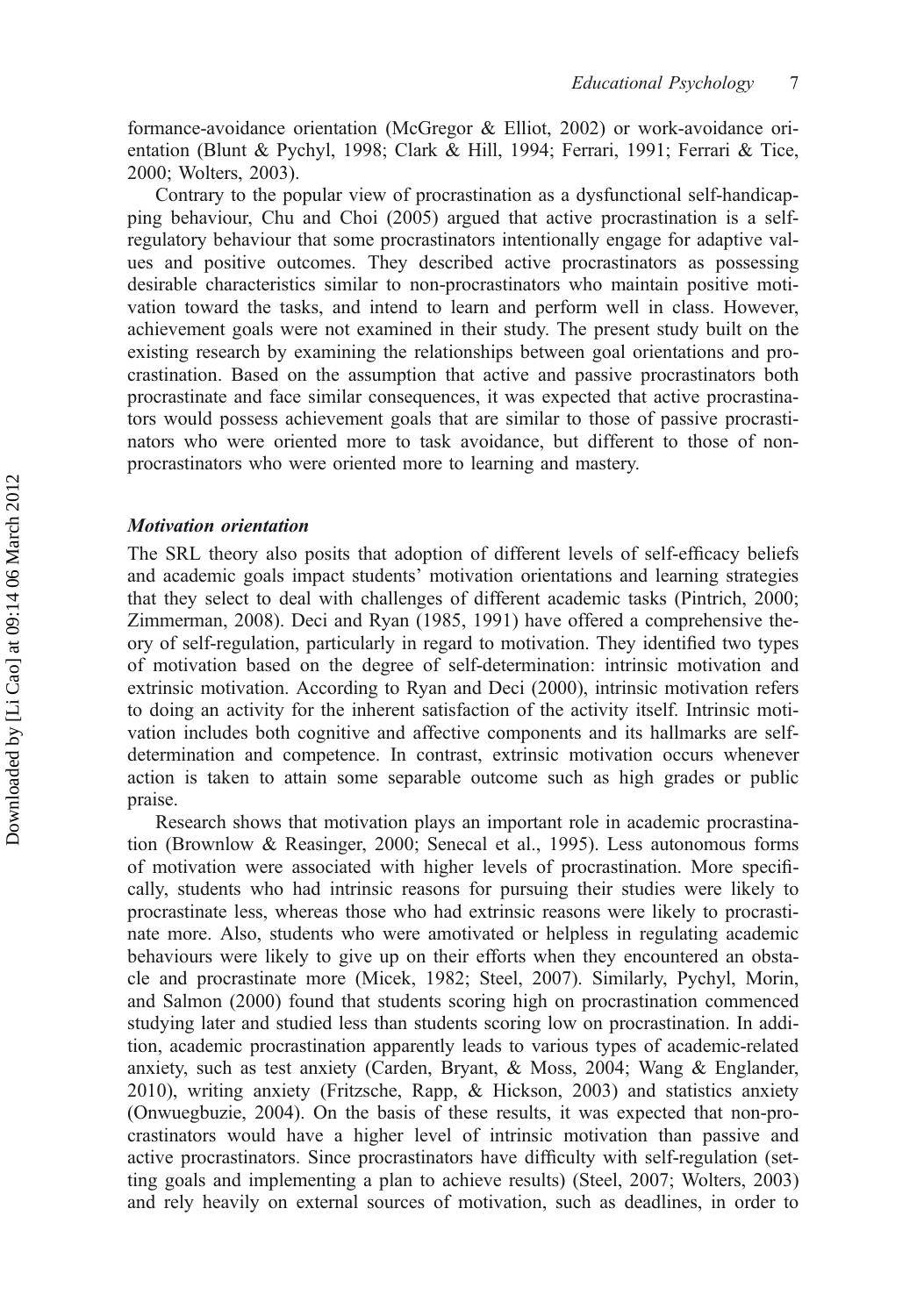get their work done (Ellis & Knaus, 1977; Ferrari, 2001; Tice & Baumeister, 1997), both passive and active procrastinators were expected to have a higher level of extrinsic motivation and test anxiety than non-procrastinators. Passive procrastinators were the least motivated and most helpless among the three procrastinator groups, so they were expected to have the lowest intrinsic and extrinsic motivation.

#### Learning strategy and test performance

Students' motivation and the extent to which they procrastinated were also significantly associated with their learning strategies (Pintrich, 2000; Senecal et al., 1995; VanZile-Tamsen & Livingston, 1999; Winne & Hadwin, 1998; Zimmerman, 2008). Learning strategies refer to any behaviours or thoughts that facilitate encoding in such a way that knowledge integration and retrieval are enhanced (Weinstein, 1988; Weinstein & Mayer, 1986). These thoughts and behaviours constitute organised plans of action designed to achieve a certain goal. Students' selection of different learning strategies not only reflects their purposes and levels of motivation, but also reveals different cognitive processes and behaviours that they engage in the learning process.

Research shows that students who demonstrate procrastination tendencies were often unable to effectively manage learning (Ellis & Knaus, 1997; Ferrari, 2001). Compared to non-procrastinators, procrastinators were relatively unmotivated toward distant tasks and appreciated less of the value of academic tasks (Pintrich, 2000; Schraw et al., 2007; Steel, 2007). They were less likely to adopt a systematic and disciplined approach to the work and select effective strategies that demanded effort and time to develop (Howell & Watson, 2007; Schouwenburg, 2004; Steel, 2007; Wolters, 2003, 2004). Consequently, they tended to attain lower academic achievement (Jiao et al., 2011; McCown, Petzel, & Rupert, 1987; Onwuegbuzie, 2004; Semb, Glick, & Spencer, 1979). It was expected that both passive and active procrastinators would use less learning strategies, select strategies that are less time and effort consuming, and achieve a lower test performance than non-procrastinators.

Chu and Choi (2005) posited that active procrastinators differed qualitatively from passive procrastinators in motivation and strategy use. They found that active procrastinators reported not only less avoidance-coping behaviour, but also a greater use of the task-coping strategy than passive procrastinators. Chu and Choi's (2005) investigation was limited to stress coping strategies and did not address whether active procrastinators use different learning strategies than passive procrastinators. The present study addressed this gap and used a SRL perspective to examine differences in cognitive, metacognitive and resources management strategies among different types of procrastinators. It was expected that active and passive procrastinators would both face consequences associated with a lack of motivation to start early and time loss due to their delay of academic tasks. The low level of motivation and increased time pressure would negatively impact on their learning strategies and academic performance. Therefore, active procrastinators would not use more learning strategies, nor achieve a higher test performance than passive procrastinators.

In summary, the purpose of the present study was to examine the notion (Chu & Choi, 2005) that active procrastinators are a positive type of procrastinators who possess desirable characteristics that are similar to those of non-procrastinators, but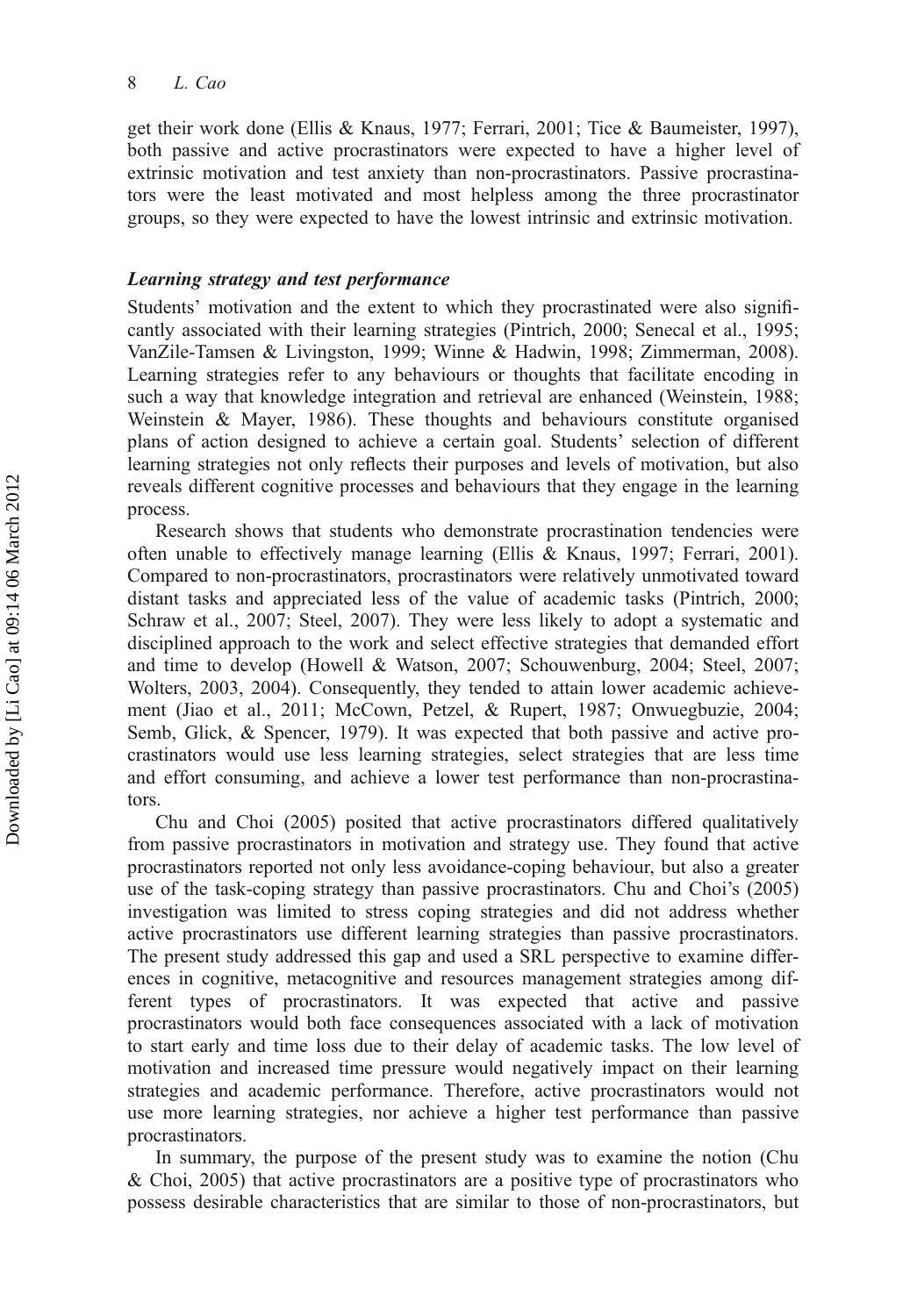distinctively different from those of passive procrastinators from a SRL perspective (Pintrich, 2000; Zimmerman, 2008). Specifically, the following hypotheses were tested to examine differences in motivation (self-efficacy, achievement goals, intrinsic and extrinsic motivation), cognition and metacognition (learning strategies) and behaviour (strategy and test performance) among active, passive and non-procrastinators.

Hypothesis 1: Both active procrastinators and passive procrastinators would report weaker self-efficacy beliefs than non-procrastinators. Active procrastinators would report stronger self-efficacy beliefs than passive procrastinators.

Hypothesis 2a: Both active procrastinators and passive procrastinators would report a weaker mastery-approach goal than non-procrastinators. There would be no difference on this dimension between active procrastinators and passive procrastinators.

Hypothesis 2b: Both active procrastinators and passive procrastinators would report a weaker performance-approach goal than non-procrastinators. There would be no difference on this dimension between active procrastinators and passive procrastinators.

Hypothesis 2c: Both active procrastinators and passive procrastinators would report stronger avoidance goals than non-procrastinators. There would be no difference in the avoidance goals between active procrastinators and passive procrastinators.

Hypothesis 3a: Both active procrastinators and passive procrastinators would report a lower intrinsic motivation, but a higher extrinsic motivation than nonprocrastinators. There would be no difference in intrinsic motivation and extrinsic motivation between active procrastinators and passive procrastinators.

Hypothesis 3b: Both active procrastinators and passive procrastinators would report a higher level of test anxiety than non-procrastinators. There would be no difference in test anxiety between active procrastinators and passive procrastinators.

Hypothesis 4: Both active procrastinators and passive procrastinators would use less effective learning strategies and achieve a lower test performance than nonprocrastinators. There would be no difference in strategy use and test performance between active procrastinators and passive procrastinators.

# Method

# **Participants**

One hundred twenty-nine university students enroled in an undergraduate level educational psychology course in the southeastern USA voluntarily participated in the study. Standard Institutional Review Board procedures were followed to ensure the privacy and anonymity of the participants. Participants included 101 females (78%) and 28 males (22%). They were 69% of White, 27% of Black, and 4% of Hispanic and other ethnic backgrounds. They majored respectively in early childhood (32%), middle grades  $(23\%)$ , secondary  $(2\%)$ , special education  $(5\%)$  and other majors in a pre-service teacher education programme. Students' ages ranged from 20 to 56  $(M=29, SD=8.77).$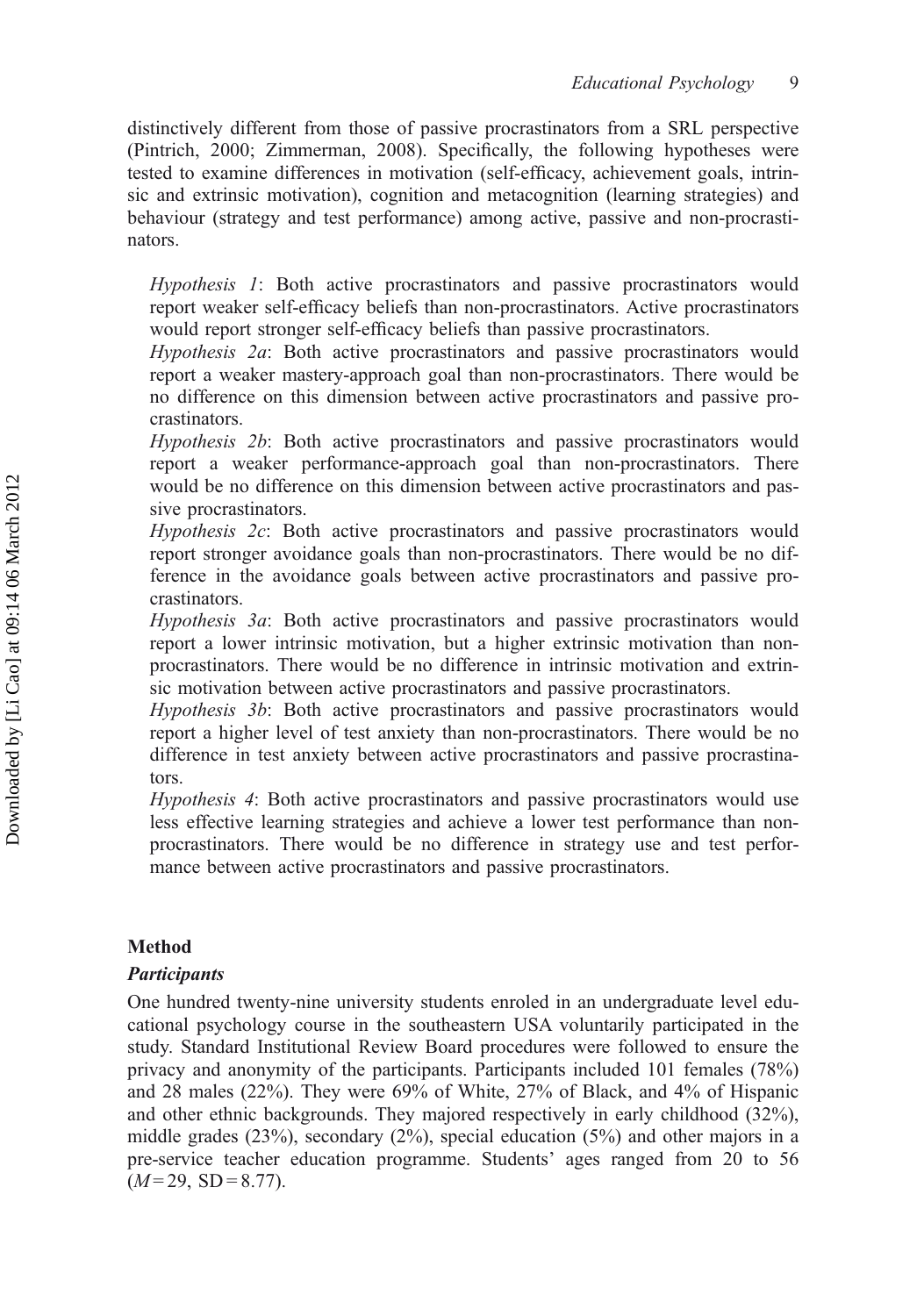## Measures and procedures

Participants were invited to participate in a study of motivation, strategy and time use during the course. They were asked to respond to a survey packet during the last class of the semester. The survey packet included the following measures.

#### Educational psychology self-efficacy inventory

This consisted of eight items answered on a Likert scale. Participants were asked to indicate their level of agreement on each statement ranging from 1 (nothing like me) to 5 (a great deal like me). The scale has been shown to be internally reliable in the previous studies (e.g. Nietfeld, Cao, & Osborne, 2006). Sample items include 'I am sure that I can learn educational psychology'. 'I think I have good skills and strategies to learn educational psychology'. The internal consistency (Cronbach  $\alpha$ ) of the inventory was .76 for the present study.

### Academic procrastination

The 16-item Procrastination Scale (Tuckman, 1991) was used to measure 'the tendency to waste time, delay and intentionally put off something that should be done' (p. 479; Cronbach  $\alpha$  = .85). Participants were asked to rate a statement on a 7-point scale ranging from 1 (not at all true to me) to 7 (very true to me). Sample items include 'I needlessly delay finishing jobs, even when they're important'. 'When I have a deadline, I wait till the last minute'. Tuckman (1991) established the internal consistency of the Procrastination Scale ( $\alpha$  = .90), and reported significant associations between Procrastination Scale scores and a behavioural measure of procrastination. In producing total scores, the rating scale was reversed prior to summing across the 16 items, so that higher scores indicated greater procrastination.

#### Active procrastination

The 16-item scale (Choi & Moran, 2009) was used to distinguish active procrastinators from passive procrastinators ( $\alpha$  = .81). According to Choi and Moran (2009), this 7-point Likert scale measures four defining characteristics of active procrastinators: (a) preference for pressure (e.g. I tend to work better under pressure), (b) intentional procrastination (e.g. I intentionally put off work to maximise my motivation), (c) ability to meet deadlines (e.g. 'Since I often start working on things at the last moment, I have trouble finishing assigned tasks most of the time' [reverse coded]) and (d) outcome satisfaction (e.g. 'I feel that putting work off until the last minute does not do me any good' [reverse coded]). Choi and Moran (2009) established the internal consistency of the Scale of Active Procrastination ( $\alpha$  = .80) and reported significant associations between the Scale of Active Procrastination scores and, personality traits and measures of time use and perceptions. A composite measure of these four subscales was used to assess the overall level of the tendency of individuals toward active procrastination.

#### Achievement Goal Questionnaire

This consisted of 16 items ( $\alpha$ = .79). For each item, the participants read a short statement and then chose a number from 1 to 7 to indicate how strongly they agree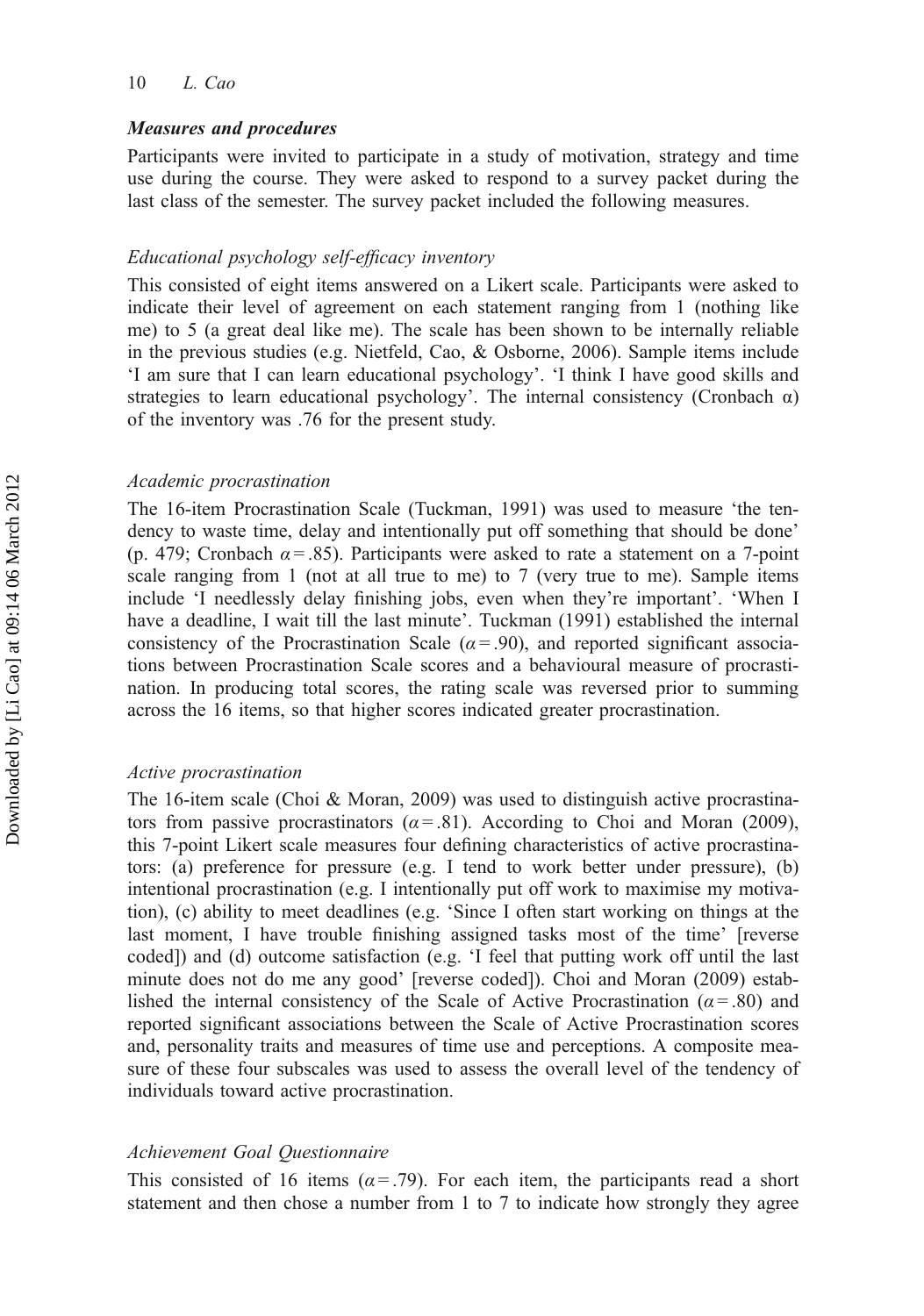(7) or disagree (1) with the statement. The questionnaire included 12 items of achievement goals (Elliot & McGregor, 2001) with three items composing each of the four subscales that measure: mastery-approach ( $\alpha$  = .87), performance-approach  $(\alpha = .93)$ , mastery-avoidance  $(\alpha = .93)$  and performance-avoidance  $(\alpha = .82)$  goal orientations. In addition, the questionnaire included four items measuring work-avoidance goal orientation ( $\alpha$  = .83, Wolters, 2004). A sample item of mastery-approach goal orientation read 'I want to learn as much as possible from this class'. A sample mastery-avoidance goal orientation item included 'I worry that I may not learn all that I possibly could in this class'. A sample performance-approach goal orientation item is 'My goal in this class is to get a better grade than most of the other students'. A sample performance-avoidance goal orientation item included 'I just want to avoid doing poorly in this class'. A sample work-avoidance goal orientation item read 'I like the class work best that I can finish quickly'. Elliot and McGregor (2001) validated the questionnaire by showing that endorsement of avoidance goals positively correlated with measures of negative affect whereas endorsement of approach goals positively correlated with need for achievement.

# Motivated Strategies for Learning Questionnaire

The MSLQ (Pintrich et al., 1993) is based on Pintrich's (2000, 2004) framework that includes motivation, metacognition, behaviour and context of SRL. MSLQ is composed of two major sections that assess student motivation orientations and learning strategies in a college-level course. Students were asked to rate each item using a 7-point scale that ranged from 1 (not at all true of me) to 7 (very true of me). The motivation section ( $\alpha$  = .88) includes scales that involve valuing, expectancy and affect. The valuing scales include intrinsic–extrinsic goal orientation and task value. The expectancy scales include self-efficacy and control of learning, and the affect section includes test anxiety. Sample motivation items included 'In a class like this, I prefer course material that really challenges me so I can learn new things'. 'It is my own fault if I don't learn the material in this course'. The learning strategies section ( $\alpha$ =.94) is further divided into a cognitive–metacognitive section, which includes rehearsal, elaboration, organisation, critical thinking, and metacognitive self-regulation and a resource management section, which includes such behaviours as managing time and study environment, effort management, peer learning and help-seeking. Sample strategy items included 'When I study for this class, I practice saying the material to myself over and over'. 'If I get confused taking notes in class, I make sure I sort it out afterwards'. 'I try to identify students in this class whom I can ask for help if necessary'.

# Test performance

This was measured through three quizzes and one comprehensive final exam. Each quiz consisted of 25 four-option multiple-choice items and covered a unit of the course content. The final exam contained 50 multiple-choice items and measured all the content covered in the course. Students were expected to complete a quiz in about 30 min and the final in 1 h. The test items were either created by the instructor or selected from the test bank accompanying the textbook (Ormrod, 2010). They varied in difficulty from simple recall and recognition to more difficult application questions (Appendix A). Student test performance on two of the three quizzes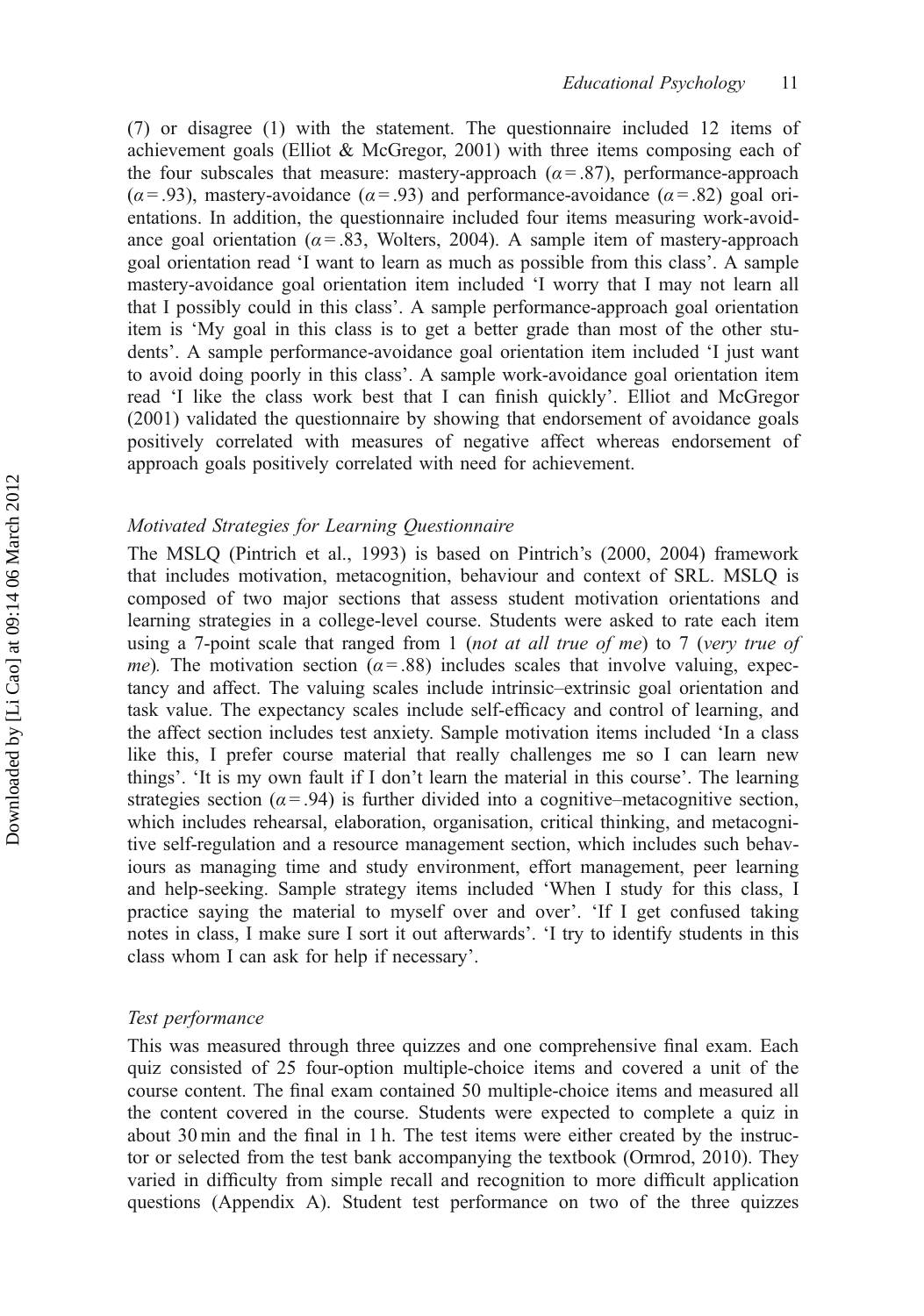(counting for 100 points, Quiz 1  $M = 82.16$ , SD = .98; Quiz 2  $M = 87.57$ , SD = 1.45; and Quiz 3  $M = 85.55$ , SD = 1.92) and the final exam (counting for 100 points,  $M = 84.16$ , SD = .98) were summed as a total test performance score. The total test scores were then converted to a 100-point scale in the analysis (Tables 2 and 3).

#### Results

An initial screening of the data was conducted for outliers and normality using methods described by Tabachnick and Fidell (2001) and Osborne and Overbay (2004). Participants whose scores on relevant variables were between  $z = -3$  and  $z = 3$  were identified as outliers. A total of four cases were deleted based on this criterion, leaving 125 participants in the dataset. Table 1 reports the properties of the major predictor variables of the study. As can be seen, the skewness scores of two variables (i.e. task value and self-efficacy for learning and performance) and the Kurtosis score of one variable (organisation) exceed 2.5 times of their standard errors respectively (Morgan, Leech, Gloechner, & Barrett, 2011). In order to improve the dataset normality and identify influential cases, the Mahalanobis and Cook's distance tests (Field, 2009) were performed and the results were reported later in this section.

#### Relationships among the major variables

Pearson correlation procedures were used to examine the relationships between procrastination types and the selected motivation and performance variables. As expected, correlations involving active procrastination and passive procrastination were in the hypothesised directions. Table 2 shows that active procrastination was positively correlated with academic procrastination  $(r=.32, p<0.001)$  and educational psychology self-efficacy  $(r=.39, p<0.001)$ . Academic procrastination was correlated positively with performance-approach goal  $(r=.20, p<0.03)$ , performance-avoidance goal,  $(r=.33, p<0.01)$  and work-avoidance goal  $(r=.51,$  $p < 0.001$ ); but negatively with the mastery-approach goal ( $r = -.33$ ,  $p < 0.01$ ).

# Comparing the three groups

One-way ANOVA procedures were used to test the present hypotheses that compared the three procrastination groups: non-procrastinators, passive procrastinators and active procrastinators. In order to examine the group differences, Chu and Choi's (2005) two-step procedure was replicated to categorise the participants into three distinct groups of procrastinators. First, non-procrastinators were separated from procrastinators. The participants who scored less than the median score (3.50) on the Tuckman (1991) Academic Procrastination Scale were categorised as nonprocrastinators, and those who scored equal or greater than 3.50 as procrastinators. Among the 125 participants, 61 were categorised as non-procrastinators and 64 as procrastinators. In the second step, the procrastinators were differentiated into two groups: passive procrastinators and active procrastinators. Among the 64 procrastinators, those who scored less than the median score (3.69) on the Choi and Moran's (2009) Active Procrastination Scale were grouped as passive procrastinators  $(n=31)$ , and those who scored equal or greater than 3.69 were grouped as active procrastinators ( $n = 33$ ). Chu and Choi (2005) acknowledged the limitation of using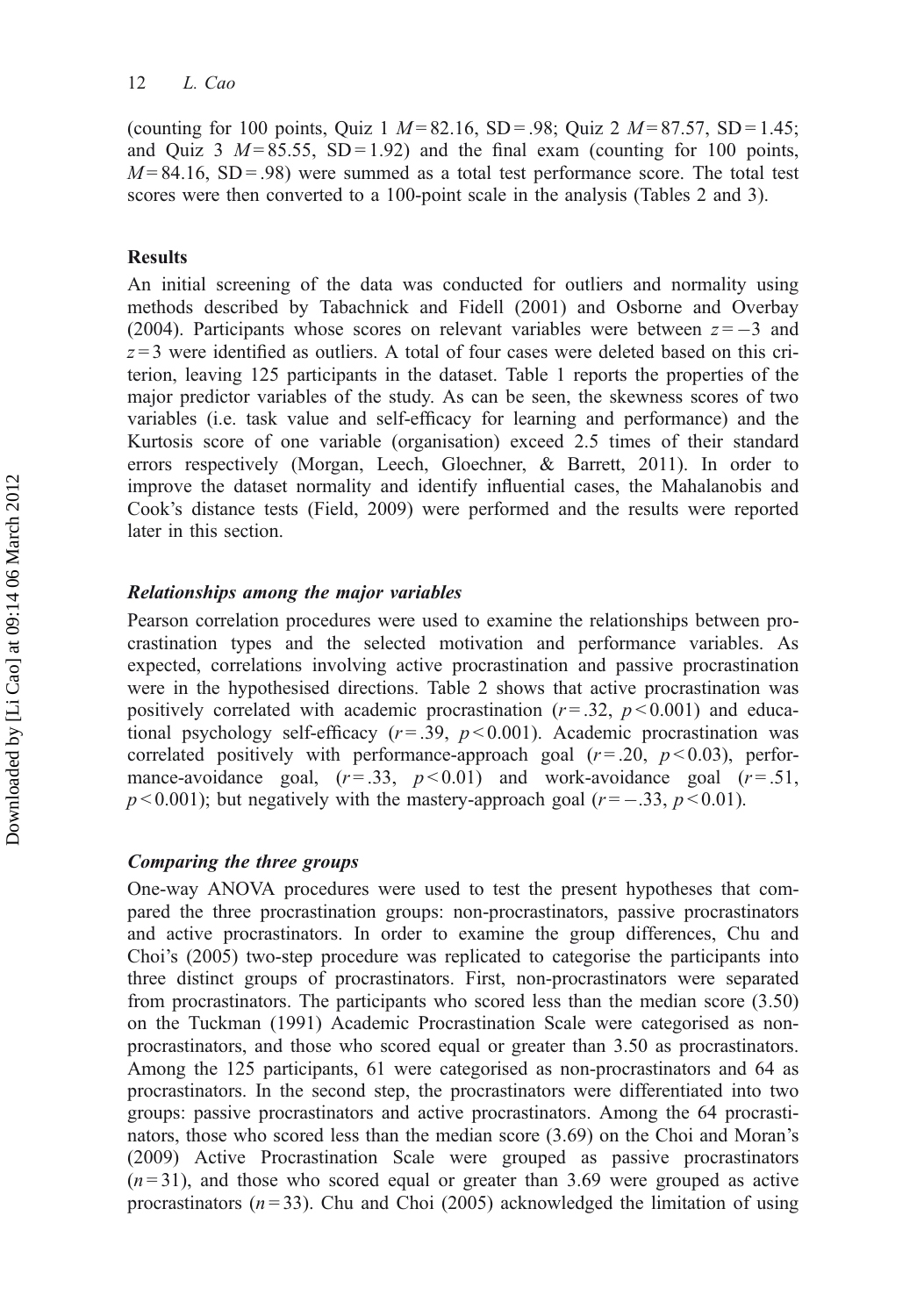|                                               | M    | Mdn  | SD.  | <b>Skewness</b><br>$(SE = .22)$ | Kurtosis<br>$(SE = .43)$ |
|-----------------------------------------------|------|------|------|---------------------------------|--------------------------|
| Educational psychology efficacy               | 3.56 | 3.50 | .62  | .42                             | $-.43$                   |
| Mastery approach                              | 5.23 | 5.33 | 1.29 | $-.47$                          | $-.62$                   |
| Mastery avoidance                             | 4.43 | 4.33 | 1.71 | $-.24$                          | $-.82$                   |
| Performance approach                          | 2.97 | 2.33 | 1.69 | .54                             | $-.89$                   |
| Performance avoidance                         | 4.82 | 5.00 | 1.65 | $-.48$                          | $-.63$                   |
| Work avoidance                                | 3.39 | 3.25 | 1.38 | .35                             | $-.45$                   |
| Intrinsic goal                                | 4.79 | 5.00 | 1.27 | $-.50$                          | $-.18$                   |
| Extrinsic goal                                | 4.81 | 4.75 | 1.11 | $-.35$                          | $-.02$                   |
| Task value                                    | 5.32 | 5.67 | 1.32 | $-.75*$                         | $-.13$                   |
| Control learning beliefs                      | 5.60 | 5.50 | 1.08 | $-.49$                          | $-.40$                   |
| Self-efficacy for learning and<br>performance | 5.27 | 5.50 | 1.20 | $-.66*$                         | .08                      |
| Test anxiety                                  | 3.83 | 3.80 | 1.49 | $-.05$                          | $-.89$                   |
| Rehearsal                                     | 4.55 | 4.75 | 1.19 | $-.20$                          | $-.72$                   |
| Elaboration                                   | 4.94 | 5.00 | 1.25 | $-.34$                          | $-.74$                   |
| Organisation                                  | 4.41 | 4.25 | 1.50 | .09                             | $-1.14***$               |
| Critical thinking                             | 3.98 | 4.00 | 1.29 | $-.25$                          | $-.26$                   |
| Metacognitive self-regulation                 | 4.35 | 4.33 | .90  | $-.03$                          | $-.44$                   |
| Time and environment management               | 4.62 | 4.62 | .57  | $-.20$                          | .73                      |
| Effort regulation                             | 4.20 | 4.00 | .59  | .03                             | .25                      |
| Peer learning                                 | 3.61 | 3.67 | 1.62 | .16                             | $-.73$                   |
| Help-seeking                                  | 4.35 | 4.50 | 1.04 | $-.31$                          | $-.54$                   |

Table 1. Properties of the major predictor variables  $(N = 125)$ .

Note: \*Skewness > 2.5 × .22 SE of Skewness; \*\*Kurtosis > 2.5 × .43 SE of Kurtosis.

the median scores to distinguish the three procrastinator groups. The present study intentionally followed the same procedure in order to replicate their methods to examine differences among these groups.

Table 3 presents means, standard deviations and the results of one-way ANOVA analyses. As expected, there was a significant difference on academic procrastination  $(F_{(2,122)} = 123.66, p = .00; \eta^2 = .67)$  and active procrastination  $(F_{(2,122)} = 37.61, p^2 = .67)$  $p = .00$ ;  $\eta^2 = .38$ ) among the three groups. Bonferroni pair-wise comparisons show that active procrastinators  $(M=4.52, p<.001)$  and passive procrastinators  $(M=4.10, p<.001)$  $p < .001$ ) both reported a significantly higher level of academic procrastination than non-procrastinators  $(M=2.66)$ . These findings support the distinction between procrastinators and non-procrastinators. Furthermore, active procrastinators  $(p < .001)$ reported a significantly higher level of academic procrastination than passive procrastinators. Also as expected, active procrastinators  $(M=4.82, p<.001)$  reported a significant higher level of active procrastination than passive procrastinators  $(M=3.28, p<0.01)$  and non-procrastinators  $(M=3.45, p<0.01)$ . No significant difference was found in active procrastination between passive and non-procrastinators. These results support the distinction between active and passive procrastinators.

# Self-efficacy

Hypothesis 1 suggested that both active procrastinators and passive procrastinators would report weaker self-efficacy beliefs than non-procrastinators, and that active procrastinators would report stronger self-efficacy than passive procrastinators. As Table 3 shows, the present study did not find a significant difference in educational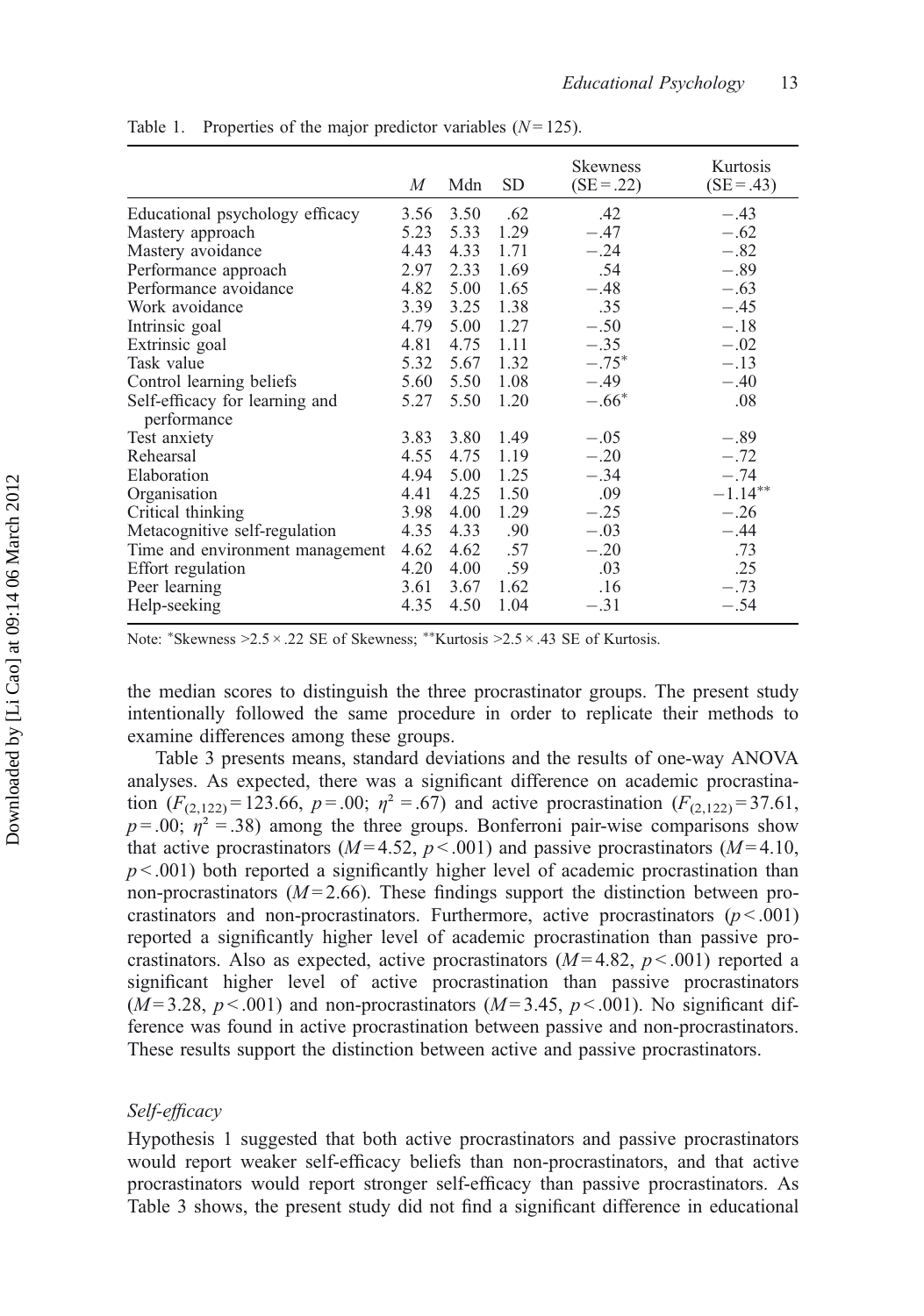|                                                          | $\mathbf 2$                                                                                                                                                                                                                                                       | $\mathfrak{c}$                                                       | 4                                                 |                             |        |                             | ∞                 | σ    |
|----------------------------------------------------------|-------------------------------------------------------------------------------------------------------------------------------------------------------------------------------------------------------------------------------------------------------------------|----------------------------------------------------------------------|---------------------------------------------------|-----------------------------|--------|-----------------------------|-------------------|------|
| Active procrastination                                   |                                                                                                                                                                                                                                                                   |                                                                      |                                                   |                             |        |                             |                   |      |
| Academic procrastination                                 |                                                                                                                                                                                                                                                                   |                                                                      |                                                   |                             |        |                             |                   |      |
| Educational psychology self-e                            | $1.3$ $\overset{+}{\phantom{1}0}$ $\overset{+}{\phantom{1}0}$ $\overset{+}{\phantom{1}0}$ $\overset{+}{\phantom{1}0}$ $\overset{+}{\phantom{1}0}$ $\overset{+}{\phantom{1}0}$ $\overset{+}{\phantom{1}0}$ $\overset{+}{\phantom{1}0}$ $\overset{+}{\phantom{1}0}$ |                                                                      |                                                   |                             |        |                             |                   |      |
| Mastery approach                                         |                                                                                                                                                                                                                                                                   |                                                                      |                                                   |                             |        |                             |                   |      |
| Mastery avoidance                                        |                                                                                                                                                                                                                                                                   | $1.00$<br>$2.9$ $*$<br>$-1.9$ $*$<br>$-3.6$ $*$<br>$*$<br>$-1.3$ $*$ | $1.00$<br>$3.02$<br>$-1.47$<br>$-1.55$<br>$-1.55$ |                             |        |                             |                   |      |
| Performance approach                                     |                                                                                                                                                                                                                                                                   |                                                                      |                                                   |                             |        |                             |                   |      |
| Performance avoidance                                    |                                                                                                                                                                                                                                                                   |                                                                      |                                                   |                             |        |                             |                   |      |
| Nork avoidance                                           |                                                                                                                                                                                                                                                                   |                                                                      |                                                   | $8 - 18 + 12$<br>$-18 + 12$ | 8.8884 | $1.00$<br>$36**$<br>$-33**$ | $1.00$<br>$-24**$ |      |
| Iest performance                                         |                                                                                                                                                                                                                                                                   |                                                                      |                                                   |                             |        |                             |                   | 00.1 |
| Note: $N=125$ ; ${}^*p < .05$ level; ${}^{**}p < .01$ le |                                                                                                                                                                                                                                                                   |                                                                      |                                                   |                             |        |                             |                   |      |

Table 2. Inter-correlations among procrastinations, educational psychology self-efficacy and achievement goal orientations.

Table 2. Inter-correlations among procrastinations, educational psychology self-efficacy and achievement goal orientations.

| ı<br>۱<br>Ï |
|-------------|
| þ<br>I      |
| ı           |
| l<br>þ<br>I |
| ı<br>X      |
| ı<br>I      |
| î<br>l      |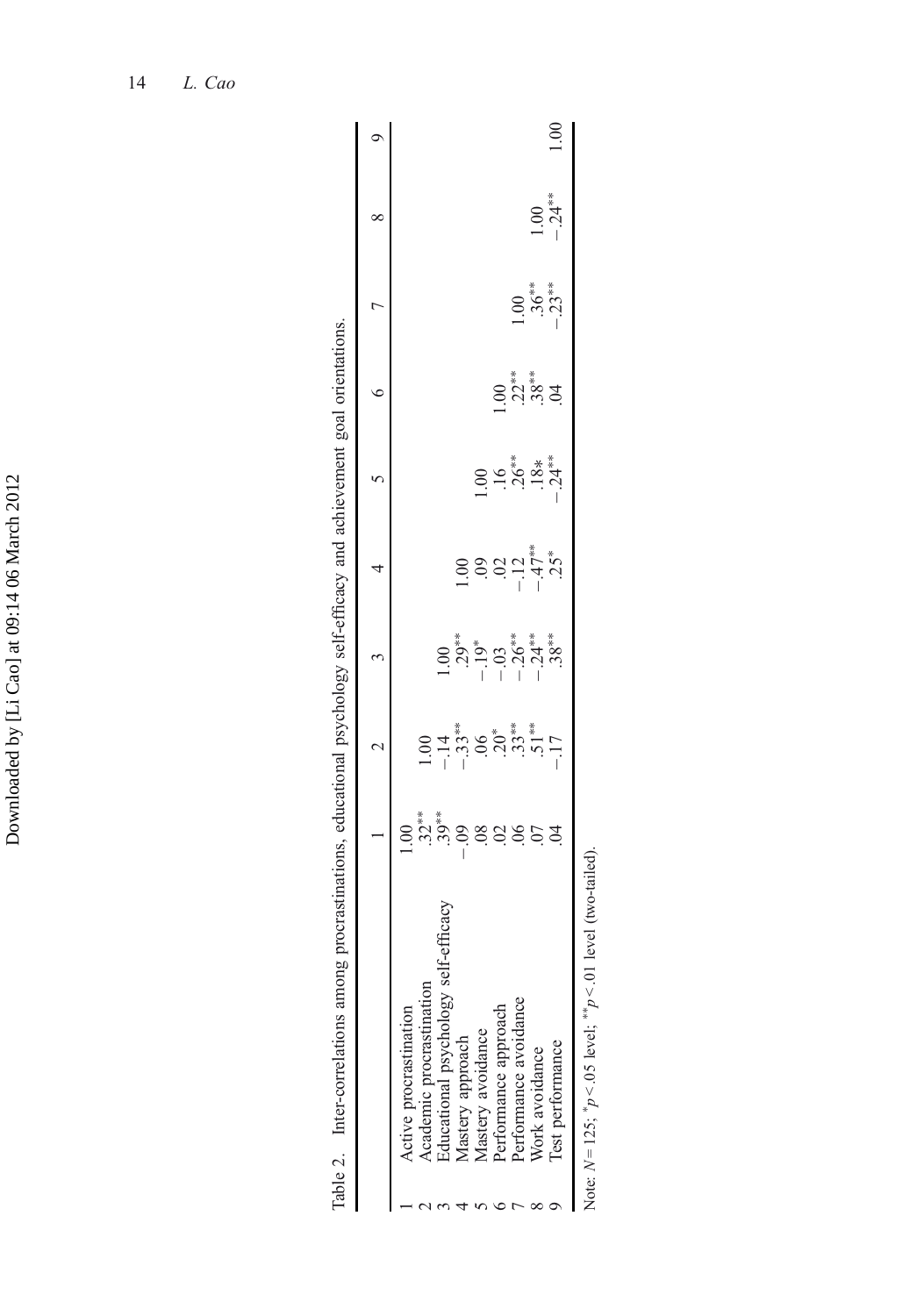|                                             | Non-procrastinators                                      | Passive procrastinators                                                 | Active procrastinators                                                  | Total                                                                   | $\frac{F}{(2,122)}$     |              |
|---------------------------------------------|----------------------------------------------------------|-------------------------------------------------------------------------|-------------------------------------------------------------------------|-------------------------------------------------------------------------|-------------------------|--------------|
|                                             | $(n=61)$                                                 | $(n=31)$                                                                | $(n=33)$                                                                | $(n = 125)$                                                             |                         | $P$ $\eta^2$ |
| Academic procrastination                    |                                                          |                                                                         |                                                                         |                                                                         |                         |              |
| Active procrastination                      |                                                          |                                                                         |                                                                         |                                                                         | 123.66<br>37.61<br>2.19 | $0^*_{0.2}$  |
| ducational psychology self-<br>efficacy     | 2.66 (.58)<br>3.45 (.99)<br>3.64 (.65)                   | 4.10 (.45)<br>3.28 (.34)<br>3.36 (.51)                                  | 4.52 (.73)<br>4.82 (.76)<br>3.61 (.62)                                  | 3.51 (1.03)<br>3.77 (1.03)<br>3.56 (.62)                                |                         |              |
| Mastery approach                            |                                                          |                                                                         |                                                                         |                                                                         |                         |              |
| Mastery avoidance                           |                                                          |                                                                         |                                                                         |                                                                         |                         |              |
| Performance approach                        | 5.55 (1.18)<br>4.28 (1.73)<br>2.61 (1.72)<br>4.34 (1.74) | 4.96 (1.32)<br>4.54 (1.32)<br>5.45 (1.46)<br>5.23 (1.46)<br>4.19 (1.42) | 4.91 (1.36)<br>4.59 (1.78)<br>5.32 (1.44)<br>5.32 (1.44)<br>3.30 (1.15) | 5.23 (1.29)<br>4.43 (1.71)<br>2.97 (1.69)<br>4.82 (1.65)<br>3.38 (1.38) | 38425382                | ؿؙ؋ؿ؋ٞ؋۫     |
| Performance avoidance                       |                                                          |                                                                         |                                                                         |                                                                         |                         |              |
| Nork avoidance                              | 2.70(1.11)                                               |                                                                         |                                                                         |                                                                         |                         |              |
| Test score                                  | 87.85 (7.41)                                             | 85.26 (7.39)                                                            | 84.94 (9.11)                                                            | 86.44 (7.94)                                                            |                         |              |
| Note: "Significant at the $p < 0.05$ level. |                                                          |                                                                         |                                                                         |                                                                         |                         |              |

Table 3. Mean, SD and one-way ANOVA results of educational efficacy, achievement goals and test performance by procrastination types. Table 3. Mean, SD and one-way ANOVA results of educational efficacy, achievement goals and test performance by procrastination types.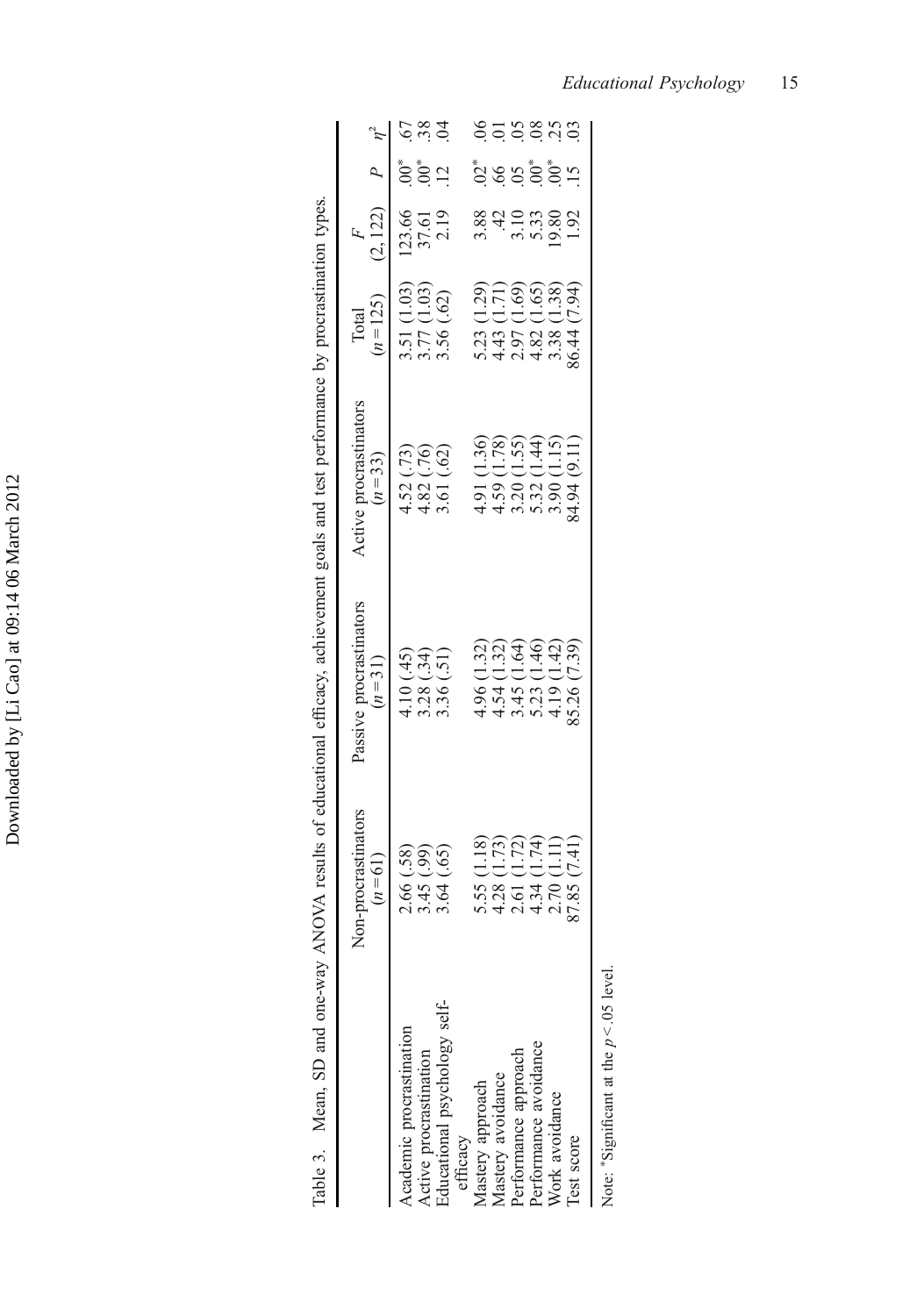| Table 4. Mean, SD and ANOVA                                               | Results of MSLQ motivation subscales and MSLQ learning strategy subscales by procrastination patterns. |                                                                                                               |                                       |                                                          |                  |             |                  |
|---------------------------------------------------------------------------|--------------------------------------------------------------------------------------------------------|---------------------------------------------------------------------------------------------------------------|---------------------------------------|----------------------------------------------------------|------------------|-------------|------------------|
| MSLQ motivation subscales                                                 | Non-procrastinators<br>$(n=61)$                                                                        | procrastinators<br>Passive<br>$(n=31)$                                                                        | procrastinators<br>$(n=33)$<br>Active | $(N = 125)$<br>Total                                     | (2, 122)         |             |                  |
| Extrinsic goal<br>Intrinsic goal                                          | (1.25)<br>$138800$<br>$138600$<br>$13600$                                                              | 4.49 (1.35)<br>4.63 (1.22)<br>4.87 (1.52)<br>5.65 (1.06)<br>5.15 (1.20)                                       | (1.11)<br>$\frac{(78)}{1.28}$         | (1.27)<br>$4.79$<br>$4.81$<br>$5.31$<br>$5.60$<br>$5.27$ | 4.04             |             | ganag            |
| Task value                                                                | asan<br>Genes<br>Senti                                                                                 |                                                                                                               |                                       | (1.1)<br>1.32)<br>1<br>(1.08)                            | $6481$<br>$6481$ |             |                  |
| Control learning beliefs<br>Self-efficacy for learning and<br>performance |                                                                                                        |                                                                                                               | $(93)$<br>$(1.35)$                    | (1.20)                                                   |                  |             |                  |
| Test anxiety                                                              | 3.46(1.53)                                                                                             | 4.08(1.42)                                                                                                    | 4.28(1.34)                            | 3.83 (1.49)                                              | 4.04             | $02*$       | 06               |
| MSLQ learning strategy subscales<br>Rehearsal                             |                                                                                                        |                                                                                                               | (1.32)                                | (1.89)                                                   |                  |             |                  |
| Elaboration                                                               | 036036<br>03603668<br>000036<br>8<br>8 3 4 5 8 8 9 9 8 9 9<br>8 4 5 8 8 9 9 8 9 9                      | ကြံမှု<br>မြို့ပုံမှုမျှ<br>မြို့ပြင်<br>$438$<br>$452$<br>$438$<br>$443$<br>$444$<br>$450$<br>$443$<br>$450$ |                                       |                                                          |                  | ؿؙ؋ٷۊ۫؋ٷٚڟڎ | <u>SHHOHUUAS</u> |
|                                                                           |                                                                                                        |                                                                                                               | 12034000                              | (2586)<br>1989<br>1989 1999                              |                  |             |                  |
| Organisation<br>Critical thinking                                         |                                                                                                        |                                                                                                               |                                       |                                                          |                  |             |                  |
| Metacognitive self-regulation                                             |                                                                                                        |                                                                                                               |                                       |                                                          |                  |             |                  |
| Time and environment management                                           |                                                                                                        | (06)                                                                                                          |                                       |                                                          |                  |             |                  |
| Effort regulation                                                         |                                                                                                        | (0.6)                                                                                                         |                                       |                                                          |                  |             |                  |
| Peer learning                                                             | $\frac{1.53}{1.23}$                                                                                    | (1.71)                                                                                                        | 1.64                                  | (1.62)                                                   |                  |             |                  |
| Help-seeking                                                              |                                                                                                        | (1.55)                                                                                                        | 1.07                                  | (1.30)                                                   |                  |             |                  |
|                                                                           |                                                                                                        |                                                                                                               |                                       |                                                          |                  |             |                  |

Note:  $*$  Significant at the  $p < 0.05$  level.  $p < 0.05$  level. Note:  $*$  Significant at the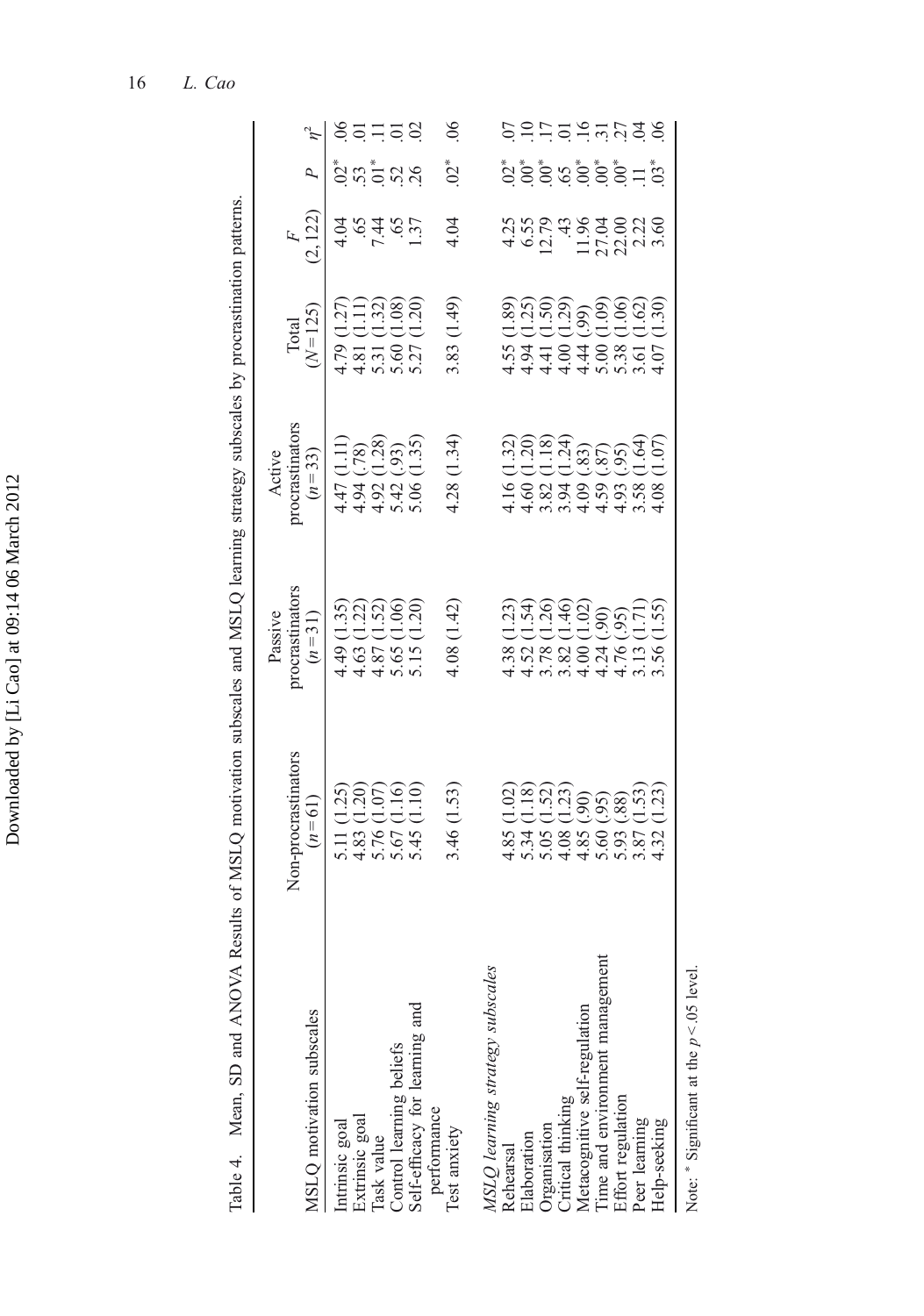psychology self-efficacy among the three procrastination groups  $(F_{(2,122)} = 2.19$ ,  $p = 0.12$ ;  $\eta^2 = 0.04$ ). Neither active procrastinators ( $M = 3.61$ ) nor passive procrastinators  $(M=3.36)$  reported a significantly weaker level of self-efficacy than non-procrastinators  $(M=3.64)$ . In addition, no significant difference was found in selfefficacy beliefs between active procrastinators and passive procrastinators. Hypothesis 1 was not supported. Regression procedures were later used to cross examine these unexpected findings, and investigate the predictability of self-efficacy and other major variables on active procrastination and academic procrastination, as demonstrated in Chu and Choi's (2005) study.

# Academic goal

Hypothesis 2a suggested that active procrastinators and passive procrastinators would report a weaker mastery-approach goal than non-procrastinators. There would be no difference in the mastery-approach goal between active procrastinators and passive procrastinators. Table 3 shows there was a significant difference in masteryapproach goals  $(F_{(2,122)}=3.88, p=.02; \eta^2=.06)$  among the three procrastination groups. However, neither active procrastinators nor passive procrastinators reported a weaker mastery-approach goal than non-procrastinators  $(M=5.55)$ . Even though active procrastinators  $(M=4.91)$  reported a lower mastery-approach goal than passive procrastinators  $(M=4.96)$ , no difference was found between the two groups. Hypothesis 2a was partially supported.

Hypothesis 2b suggested that both active procrastinators and passive procrastinators would report a weaker performance-approach goal than non-procrastinators. There would be no difference on this dimension between active procrastinators and passive procrastinators. No significant difference was found among the three groups. This hypothesis was partially supported.

According to Hypothesis 2c, both active procrastinators and passive procrastinators would report stronger avoidance goals than non-procrastinators. There would be no difference in the avoidance goals between active procrastinators and passive procrastinators. The present data largely confirmed this hypothesis. Even though no significant difference was found in mastery-avoidance goals, significant differences were found in performance-avoidance  $(F_{(2,122)} = 5.33, p = .00; \eta^2 = .08)$  and workavoidance goals  $(F_{(2,122)} = 19.80, p = .00; \eta^2 = .25)$  among three groups. As expected, active  $(M=5.32, p=.02)$  and passive procrastinators  $(M=5.23, p=.04)$ reported a significantly higher level of performance-avoidance goals than non-procrastinators ( $M = 4.34$ ). Similarly, active ( $M = 3.90$ ,  $p = .00$ ) and passive procrastinators ( $M=4.19$ ,  $p=.00$ ) reported a significantly higher level of work-avoidance goals than non-procrastinators  $(M=2.70)$ . No significant difference was found in performance-avoidance goals and work-avoidance goals between active and passive procrastinators.

#### Motivation orientation

Hypothesis 3a posited that both active procrastinators and passive procrastinators would report a lower intrinsic motivation, but a higher extrinsic motivation than non-procrastinators. There would be no difference in intrinsic motivation and extrinsic motivation between active procrastinators and passive procrastinators. Results in Table 4 largely confirmed this hypothesis. A significant difference was found in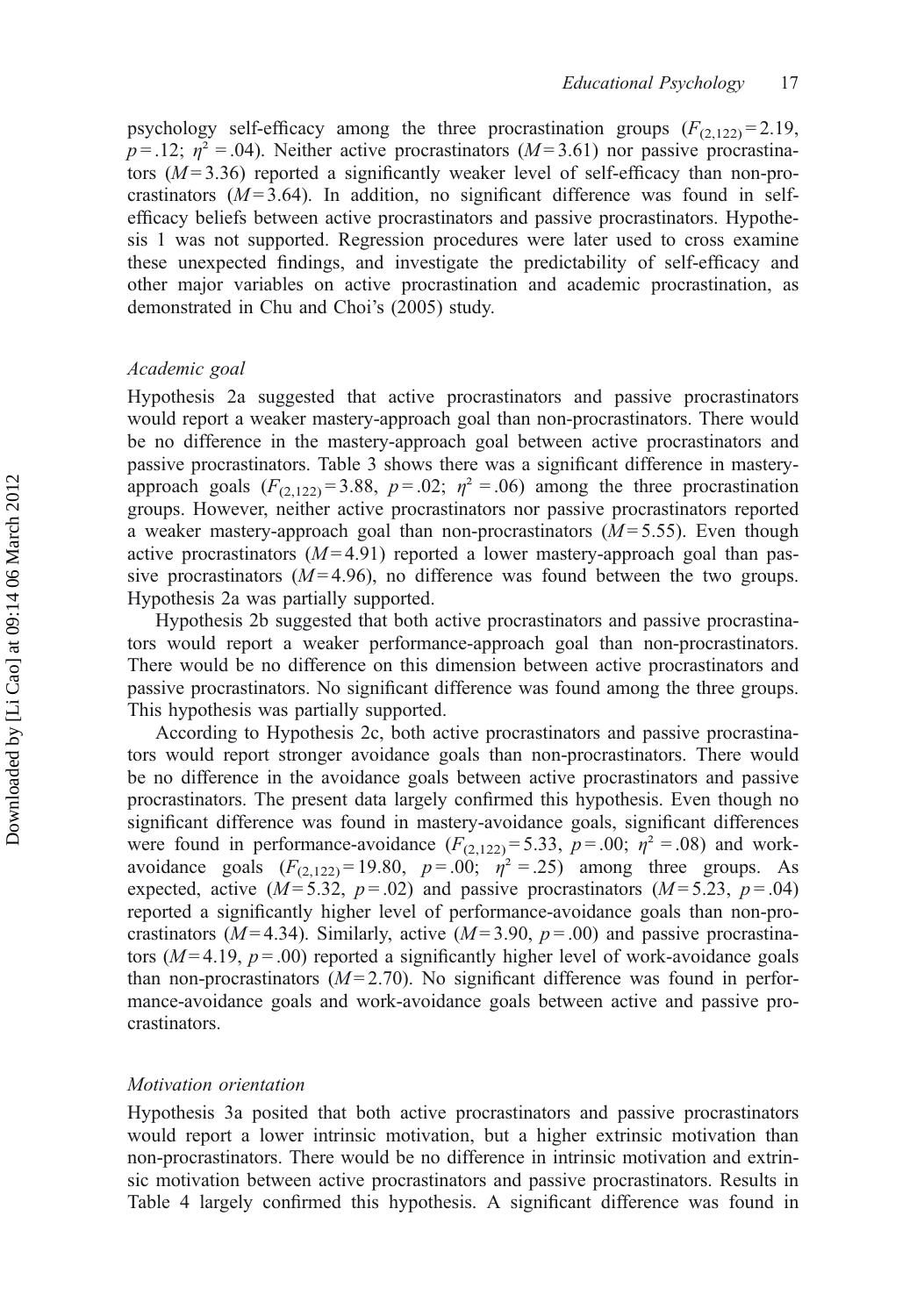intrinsic motivation  $(F_{(2,122)} = 4.04, p = .02; \eta^2 = .06)$  and task value  $(F_{(2,122)} = 7.44,$  $p = 0.01$ ;  $\eta^2 = 0.11$ ) among the three groups. Although no significant difference was found in the pair-wise comparisons on intrinsic motivation, active  $(M=4.92)$ ,  $p = .01$ ) and passive procrastinators ( $M = 4.87$ ,  $p = .01$ ) reported a significantly lower level of task value than non-procrastinators  $(M=5.76)$ . No significant difference was found in task value between active and passive procrastinators.

Hypothesis 3b suggested that both active procrastinators and passive procrastinators would report a higher level of test anxiety than non-procrastinators. There would be no difference in test anxiety between active procrastinators and passive procrastinators. A significant difference was found in test anxiety  $(F_{(2,122)} = 4.04$ ,  $p = .02$ ;  $\eta^2 = .06$ ) among the three groups. Active procrastinators ( $M = 4.28$ ,  $p = .01$ ) reported a significantly higher level of test anxiety than non-procrastinators  $(M=3.46)$ . No significant difference was found in test anxiety between active and passive procrastinators ( $M = 4.08$ ). Hypothesis 3b was supported.

#### Learning strategy and test performance

According to Hypothesis 4, both active procrastinators and passive procrastinators would use less effective learning strategies and achieve a lower test performance than non-procrastinators. There would be no difference in strategy use and test performance between active procrastinators and passive procrastinators. Table 4 shows that although no significant difference was found in test performance, a significant difference was found in all strategies, except critical thinking and peer learning, among the three groups. Active procrastinators and passive procrastinators both reported a significantly lower usage of rehearsal, elaboration, organisation, metacognitive selfregulation, environment management and effort regulation than non-procrastinators. The effect size measured by eta squared of 0.31 for the time and environment strategies, and 0.27 for the effort regulation strategies indicated that the magnitude of the difference in these strategies between non-procrastinators and the two procrastinator groups was not small in the practical significance. Passive procrastinators  $(M=3.56$ ,  $p=0.03$ ) reported a significantly lower usage of help seeking than non-procrastinators  $(M=4.32)$ . No significant difference was found in any learning strategies between active and passive procrastinators. Hypothesis 4 was largely supported.

# Predicting active procrastination

Following Chu and Choi's (2005) data analysis methods, multiple regression procedures were conducted to examine how self-efficacy, achievement goals, motivation orientations, learning strategies used in the study predicted active procrastination and academic procrastination. The forced entry method of the multiple regression was selected over a stepwise or hierarchic method, because this method relies on theoretical reasons for including the predictors; and 'was viewed as the only appropriate method for theory testing' (Studenmund & Cassidy, 1987 cited in Field, 2009, p. 212).

A series of diagnostic statistics were examined to address the concerns of normality of the dataset in the regression of active procrastination and passive procrastination on the selected motivational and behavioural variables of the study. First, the residual statistics were examined for extreme cases. The model predicting academic procrastination revealed a standardised residual (Std. R) of 2.01 for Case 69,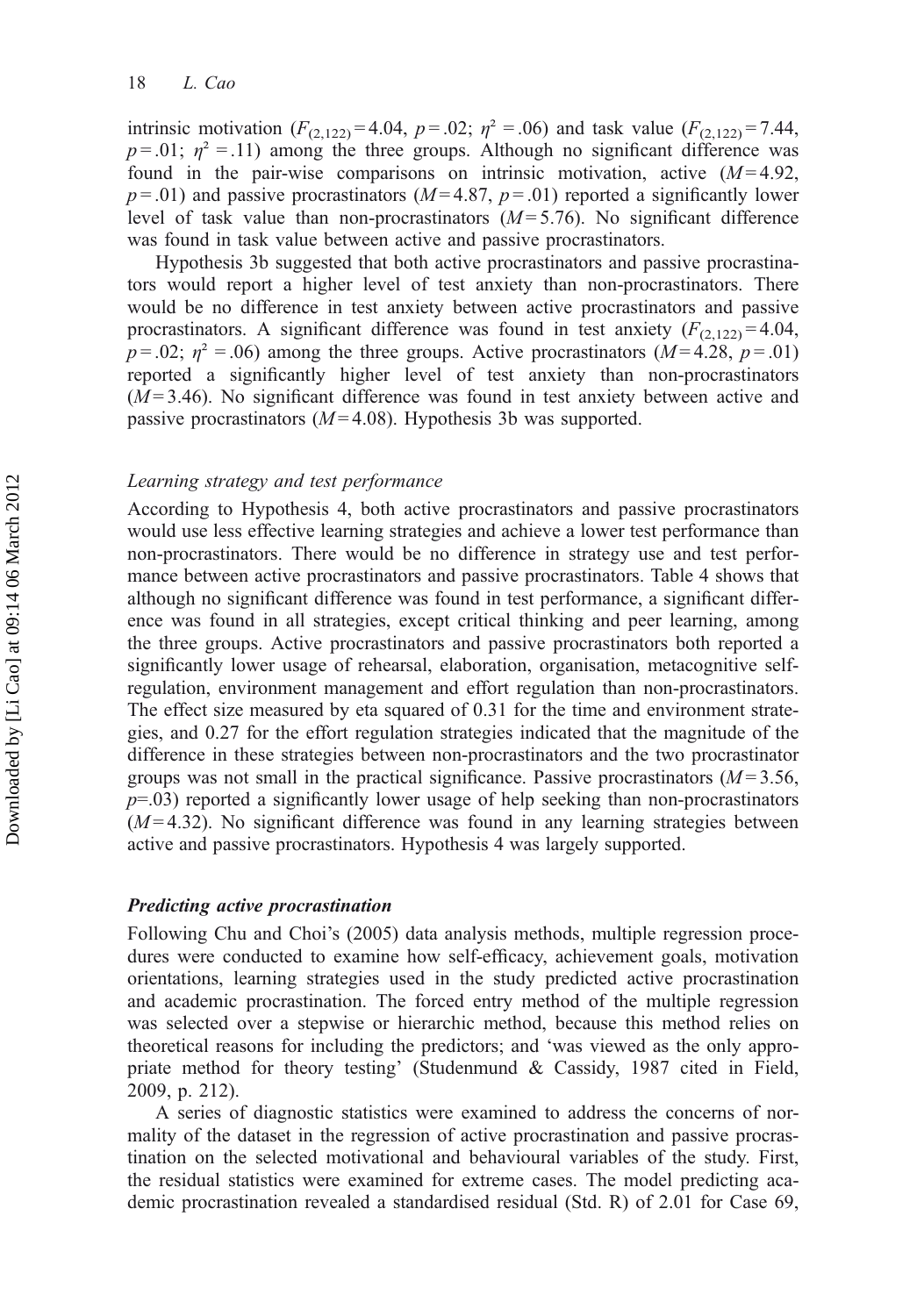2.06 for Case  $72$ ,  $-2.43$  for Case 100 and 3.19 for Case 104. According to Field (2009), it is reasonable to expect 5% of the cases to have Std. Rs less than  $-2$  or larger than 2. With three cases (2.4%) out of the 125 participants outside the Std.  $R > 2$  or  $\leq -2$  limit and one case (0.80%) with a Std. R greater than 3, the study sample appeared to conform to a fairly accurate model. Further, Mahalanobis and Cook's distances were examined to identify influential cases in the model for academic procrastination. The Mahalanobis and Cook's distances were 11.25 and .02 for Case 69, 18.34 and .04 for Case 72, 22.17 and .07 for Case 100, 18.05 and .09 for Case 104 respectively. Although the Mahalanobis distances of Case 72, 100 and 104 exceeded the limit of 15 and was a concern, their Cook's distances were below the limit of 1 (Field, 2009, p. 217, 245), suggesting that these cases did not have an undue influence on the model.

Similarly, in the model for active procrastination, Case 65 had (Std.  $R = 2.41$ ) and Case 93 had (Std.  $R = 2.39$ ), counting 1.6% of the total 125 participants. The study sample appeared to conform to a fairly accurate model. Further, the Mahalanobis and Cook's distances were 19.96 and .65 for Case 65, and 15.12 and .045 for Case 93 respectively. Although the Mahalanobis distances for both cases exceeded the limit of 15 which was a concern, their Cook's distances were well below the limit of 1. These cases appeared to not have an undue influence on the model.

As shown in Table 5, all the variables included in the study were used as predictors in each model, except test performance because it is conceptually unlikely

| Predictor variable                   | Academic<br>procrastination | Active<br>procrastination |
|--------------------------------------|-----------------------------|---------------------------|
| Educational psychology self-efficacy | .11                         | $.62**$                   |
| Mastery approach                     | .11                         | $-.04$                    |
| Mastery avoidance                    | $-.13$                      | .01                       |
| Performance approach                 | $-.01$                      | $-.09$                    |
| Performance avoidance                | .07                         | .03                       |
| Work avoidance                       | .20                         | .03                       |
| Intrinsic goal                       | .02                         | .01                       |
| Extrinsic goal                       | $-.03$                      | .12                       |
| Task value                           | $-.16$                      | .07                       |
| Control learning beliefs             | .05                         | $-.05$                    |
| Self-efficacy for learning and       | .12                         | $-.16$                    |
| performance                          |                             |                           |
| Test anxiety                         | $.29***$                    | .12                       |
| Rehearsal                            | .10                         | $-.00$                    |
| Elaboration                          | .26                         | $-.01$                    |
| Organisation                         | $-.29*$                     | $-.12$                    |
| Critical thinking                    | .02                         | .18                       |
| Metacognitive self-regulation        | $-.07$                      | $-.29$                    |
| Time and environment management      | $-.29*$                     | .07                       |
| Effort regulation                    | $-.18$                      | $-.12$                    |
| Peer learning                        | $-.14$                      | .18                       |
| Help-seeking                         | $-.01$                      | $-.01$                    |
| $\triangle R^2$                      | .41                         | .23                       |
| F(21, 124)                           | $5.17***$                   | $2.81***$                 |

Table 5. Regression analysis predicting academic procrastination and active procrastination.

Notes: Entries are standardised regression coefficients  $(\beta)$ .  $\sp{\ast}p$  < .001.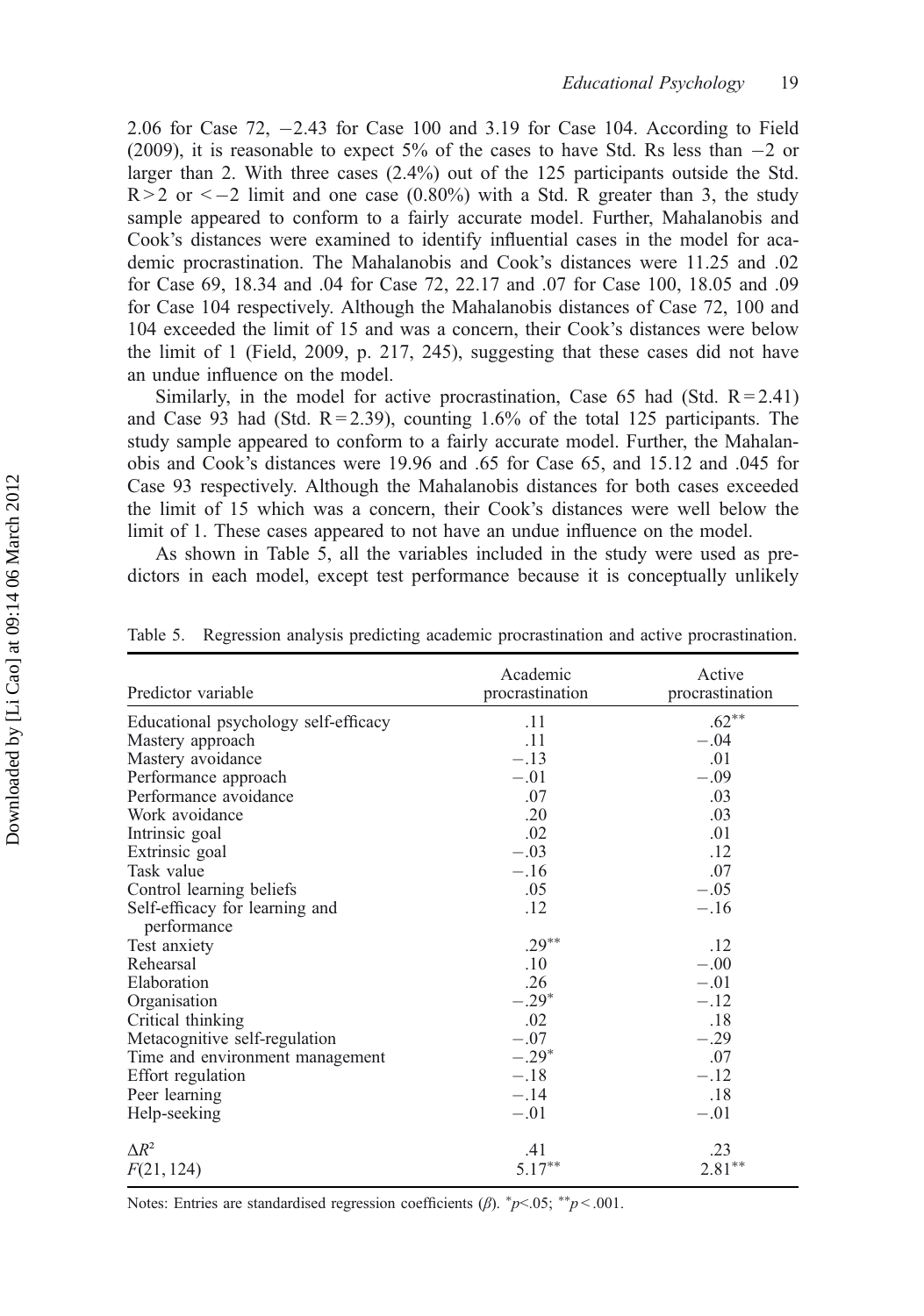that an outcome variable, e.g., test performance, would determine procrastination behaviour. The results show that the regression model predicting academic procrastination was significant  $(F_{(21,124)} = 5.17, p < .001)$  and explained 41% of the variance in the total academic procrastination score. Academic procrastination was predicted positively by test anxiety ( $\beta$  = .29,  $p$  < .001) but negatively by the strategy of organisation ( $\beta = -.29$ ,  $p < .02$ ) and time and environment management ( $\beta = -.29$ ,  $p < .01$ ). Also, the regression model predicting active procrastination was significant  $(F_{(21,124)} = 2.81, p < .001)$  and explained 23% of the variance in the total active procrastination score. Active procrastination was predicted positively by educational psychology self-efficacy ( $\beta$  = .62,  $p$  < .001).

# **Discussion**

The current results disputed the notion that active procrastinators are a positive type of procrastinators who possess desirable attitudinal and behavioural characteristics that are similar to those of non-procrastinators, but distinctively different from those of passive procrastinators (Chu & Choi, 2005; Choi & Moran, 2009). Based on a SRL perspective (Pintrich, 2000, Zimmerman, 2008), the study examined self-efficacy, achievement goal, motivation, learning strategy and test performance of active procrastinators in comparison with those of passive procrastinators and non-procrastinators in a college-level educational psychology class. The results contribute to the discussion (Chu & Choi, 2005; Schraw et al., 2007; Senecal et al., 1995; Steel, 2007; Wolters, 2003) whether there is a new type of procrastinators such as active procrastinators, and more importantly, whether procrastination should be encouraged among students.

In general, the present results challenged the notion that active procrastinators possess desirable motivational and behavioural characteristics so that active procrastination should be encouraged (Chu & Choi, 2005; Choi & Moran, 2009). The significant correlation found between active procrastination and academic procrastination indicates that active procrastination is not conceptually independent to the traditional academic procrastination. The fact that active procrastinators reported a significantly higher score on academic procrastination than passive procrastinators suggests that active procrastinators engaged in the traditional negative procrastination to a greater extent than passive procrastinators. The present results largely supported the proposed hypotheses that predicted maladaptive characteristics of active procrastinators in the cognitive, affective and behavioural dimensions.

#### Self-efficacy

The present results did not support Chu and Choi's (2005) observation that active procrastinators were more similar to non-procrastinators than to passive procrastinators in self-efficacy belief. In fact, the present results show that active procrastinators were not significantly more confident in their abilities to meet deadlines and complete the tasks under time pressure than passive procrastinators, while passive procrastinators were not significantly more sceptical about their academic abilities than active procrastinators. These results support the general assumption of the present study that active procrastinators and passive procrastinators were both procrastinators, and they shared a similar level of judgment of their capability to accomplish tasks and succeed in activities (Bandura, 1986, 1997; Pajares, 1996).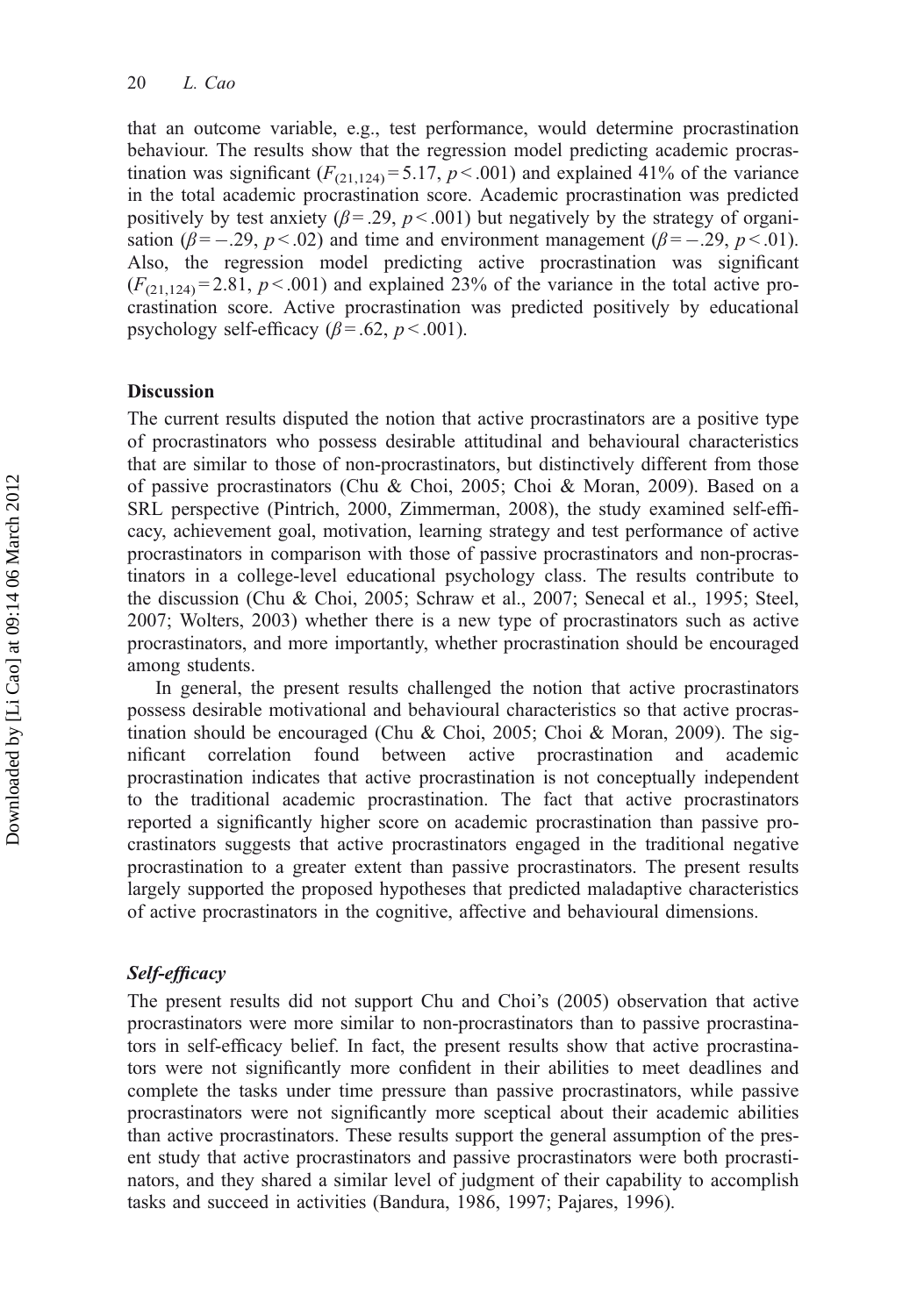Although the present results suggest that self-efficacy was not a good indicator separating different types of procrastinators, these results revealed complex relationships between self-efficacy and procrastination. The positive correlation between student self-efficacy and active procrastination found in the present study is consistent with Chu and Choi's (2005) observation. This correlational result was also confirmed by the regression analysis showing that self-efficacy as the sole predictor explained 32% of the variance of active procrastination. These results suggest that students tended to procrastinate when they felt more confident with their abilities to accomplish academic tasks. According to Chu and Choi (2005), this is because active procrastinators were confident in their abilities to meet deadlines and complete the tasks under time pressure, so they intentionally postponed academic tasks and directed their attention toward more urgent issues at hand. However, these results are inconsistent with the prior observations that students who were confident about their abilities to do well tended to start their academic work in a more timely manner (Steel, 2007; Wolters, 2003).

Apparently, more research is needed to sort out the tendency of procrastination among the high self-efficacy students. One way to achieve this purpose is to conduct multivariate studies of procrastination that include ability and motivation. As Bandura (1997) suggested, students' self-efficacy beliefs have a significant impact on their task initiation, self-regulatory efforts and academic performance, when adequate levels of ability and motivation exist. This position suggests that the relationship of self-efficacy with task initiation, efforts and academic performance is not straightforward, but mediated by a certain level of ability and motivation. Future research needs to examine to what extent students' ability and motivation would be adequate so that self-efficacy enables them to exercise some control over their thoughts, feelings and actions. At the same time, this research could also indentify to what extent, and under what conditions, students' ability and motivation would become inadequate so that their self-efficacy leads to underestimation of the difficulty of a task while simultaneously overestimating the positive benefits of procrastination (Schraw et al., 2007). This line of research would advance research of procrastination and SRL. Practically, results of this research would help design interventions to help students avoid overconfidence of their ability and consequently failing to self-regulate their learning (Pintrich, 2000; Senecal et al., 1995; Steel, 2007; Wolters, 2003).

#### Achievement goal

In regard to achievement goals, the present results show that active procrastinators and passive procrastinators share undesirable motivational attitudes and purposes to engage in academic tasks, and challenged the description of active procrastinators as a positive type of procrastinators (Chu & Choi, 2005). As predicted, a negative correlation was found between the mastery-approach goal and both passive procrastination and active procrastination (not significant). The inverse relationship between academic procrastination and the mastery-approach goal is consistent with the previous research that students who procrastinate tended not to adopt the learning goal and make the effort to learn everything there is to learn (Howell & Buro, 2009; Howell & Watson, 2007; Wolters, 2003). Likewise, the inverse relationship between active procrastination and the mastery-approach goal suggests that the more students engage in active procrastination, they are less likely to possess a learning goal.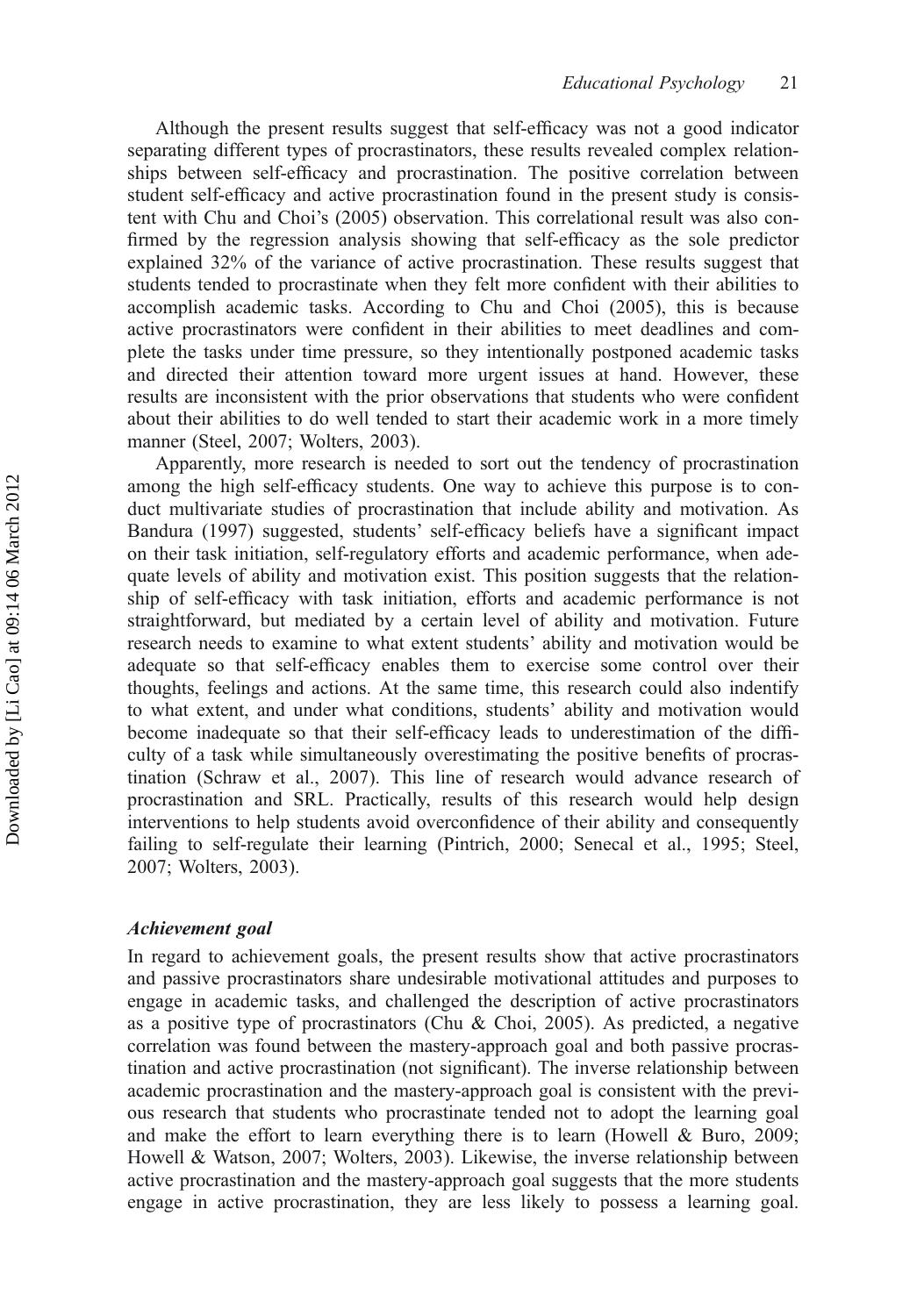Active procrastinators and passive procrastinators share the tendency of not focusing on thoroughly understanding new information and improving their abilities in the class.

Second, active procrastinators reported the lowest mastery-approach goal among the three groups. The fact that no significant difference was found in the masteryapproach goal and the performance-approach goal between active and passive procrastinators supports the observation that active and passive procrastinators were not different in the learning goal, or in the tendency to perform better than peers. In addition, these findings suggest that active procrastinators and passive procrastinators would share a lack of advantageous correlates, such as higher self-efficacy, higher intrinsic motivation and effective learning strategies, associated with the mastery-approach and the performance-approach goal, as discussed in other parts of this section (Elliot & McGregor, 2001; Moller & Elliot, 2006; Pintrich, 2000; Schunk & Zimmerman, 2008).

Again, the similarity between active procrastinators and passive procrastinators was supported by the lack of difference between the two groups in the avoidance goals. As Hypothesis 2c predicted, active procrastinators and passive procrastinators both reported stronger performance-avoidance and work-avoidance goals than non-procrastinators; and no significant difference was found in the avoidance goals between the two groups. These results demonstrate that active procrastinators were not different from passive procrastinators in the tendencies of avoiding the demonstration of a lack of ability or preventing the perception that they are not competent with a particular topic or skill (McGregor & Elliot, 2002; Midgley et al., 2001). Their intention was also to minimize the effort they must provide for academic tasks, and they prefer not working too hard (Meece & Holt, 1993; Middleton & Midgley, 1997; Wolters, 2003, 2004). These results did not support Chu and Choi's (2005) position that active procrastination is a self-regulatory behaviour and that active procrastinators intentionally delay starting of tasks for adaptive values and positive outcomes. In contrast, these findings concurred with the positive relationship between procrastination and the performance-avoidance goal (McGregor & Elliot, 2002) and the work-avoidance goal (Blunt & Pychyl, 1998; Clark & Hill, 1994; Ferrari, 1991; Ferrari & Tice, 2000; Wolters, 2003, 2004). These findings suggest that similar to the traditional academic procrastination, active procrastination is a self-handicapping behaviour (Ferrari, 1992, Ferrari & Tice, 2000; Ommundsen, 2001; Rhodewalt, 1994; Wolters, 2004).

# Motivation orientation

In the aspect of motivation orientations, Chu and Choi (2005) did not find a significant difference to support the hypothesis that 'non-procrastinators would exhibit higher intrinsic motivation than both types of procrastinators' (p. 258). However, Chu and Choi took this non-significant finding as an indication that active and nonprocrastinators are similar without explaining why active procrastinators were equally motivated when compared to non-procrastinators. Unfortunately, this serious limitation was ignored and their unconfirmed hypothesis was used subsequently as an empirical support. In their follow-up study, Choi and Moran (2009, p. 197) stated that: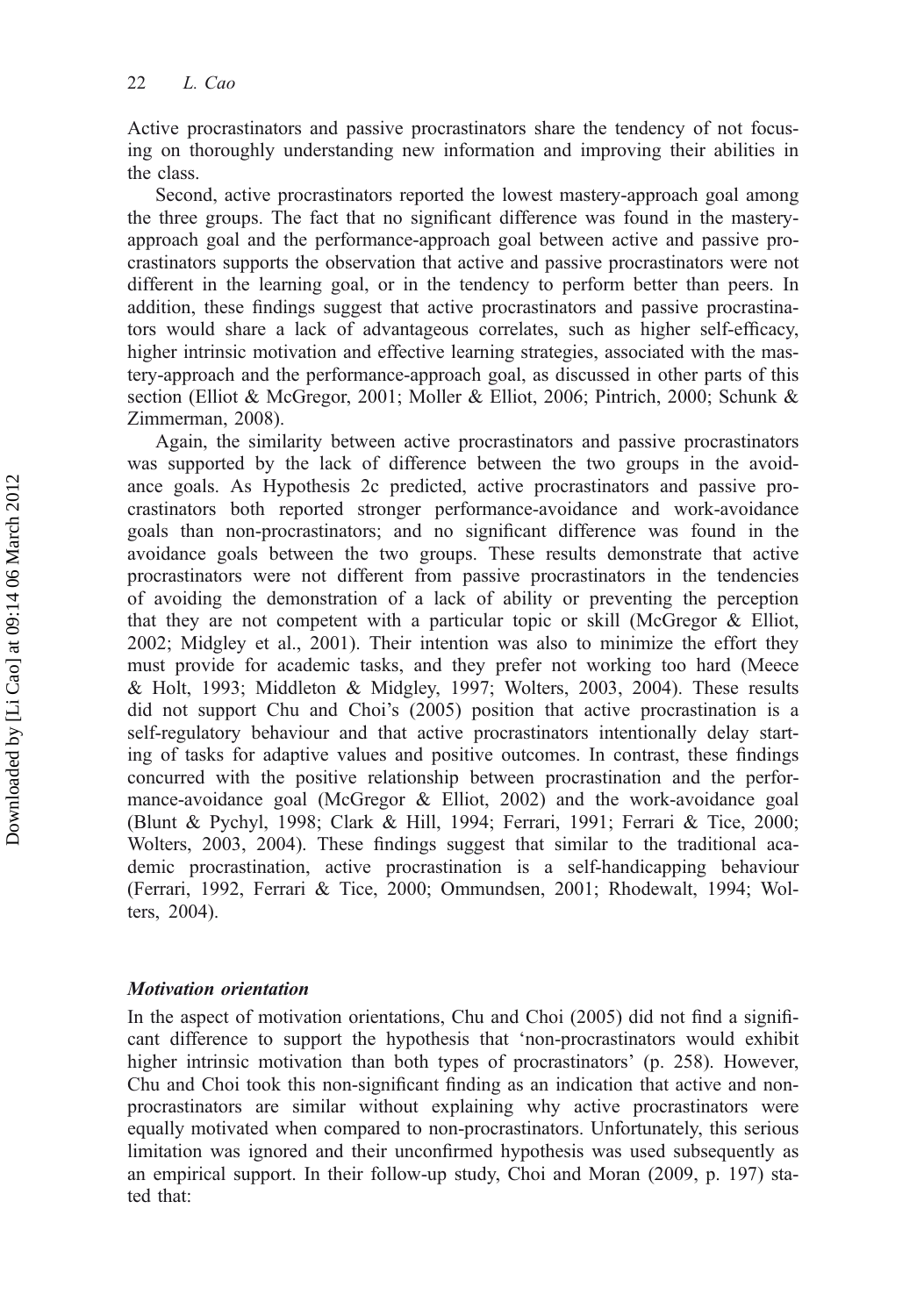When confronted with last-minute time pressure, active procrastinators tend to enjoy the feeling of being challenged, which results in increased motivation (Chu & Choi, 2005). Active procrastinators seem to prefer pressure and thus are motivated by both an intrinsic need to deal with challenge and external demands to complete the task on time. (Deci & Ryan, 1985)

The association between active procrastination and intrinsic motivation suggested by Chu and Choi (2005; Choi & Moran, 2009) was not supported by the findings of their own study or by the present results. In the present study, active procrastinators reported the lowest level of intrinsic motivation among the three groups, suggesting that they were the least motivated to study for the reasons such as challenge, curiosity and mastery in the class. In addition, their appreciation of the class as an interesting, important, and useful course was significantly lower than non-procrastinators. With little support of intrinsic motivation and appreciation of importance of the class, it is not a surprise that their test anxiety was significantly higher than non-procrastinators, and actually the highest among the three groups. These results correspond to the above discussion of the correlates of motivation and behaviour associated with self-efficacy and the achievement goals, and are also consistent with the prior research that a higher incidence of procrastination among students who viewed a task as aversive or unimportant tended to express greater amounts of anxiety or fear of failure at a task (Clark & Hill, 1994; Lay, 1994; Onwuegbuzie, 2004; Schouwenburg, 1992; Solomon & Rothblum, 1984).

The characteristics of active procrastinators found in the present study support Howell and Watson's (2007) observation that students who procrastinate due to self-regulation failure are relatively unmotivated toward distant tasks. The fact that active procrastinators were not different from passive procrastinators in intrinsic motivation, extrinsic motivation, task value and test anxiety in the present study suggests that active procrastinators did not possess adaptive motivational and affective values conducive to learning (Pintrich, 2000; Wolters, 2003; Zimmerman, 2008). Just as Senecal et al. (1995) observed, the present results suggest that less autonomous forms of academic self-regulation are associated with less persistence, negative emotions and inconsistency between attitudes and behaviours, and all these factors lead to procrastination. These results disproved the assumed positive association between active procrastination and desirable motivation (Chu & Choi, 2005), and the speculation that procrastination may lead to increased motivation among active procrastinators (Choi & Moran, 2009).

# Learning strategy and test performance

Regarding learning strategy, the present results yielded strong support for the hypotheses that both active procrastinators and passive procrastinators would use less learning strategies than non-procrastinators, and that both types of procrastinators would not differ on this dimension. These results corroborate the prior research that students' motivation and the extent to which they procrastinated were significantly associated with learning strategies (Howell & Buro, 2009; Pintrich, 2000; Winne & Hadwin, 1998; Zimmerman, 2008). Considering the similarities between active and passive procrastinators in maladaptive motivational beliefs and orientations, it is not a surprise that the two procrastinator groups shared a significant lower use of the cognitive (rehearsal, elaboration and organisation), metacognitive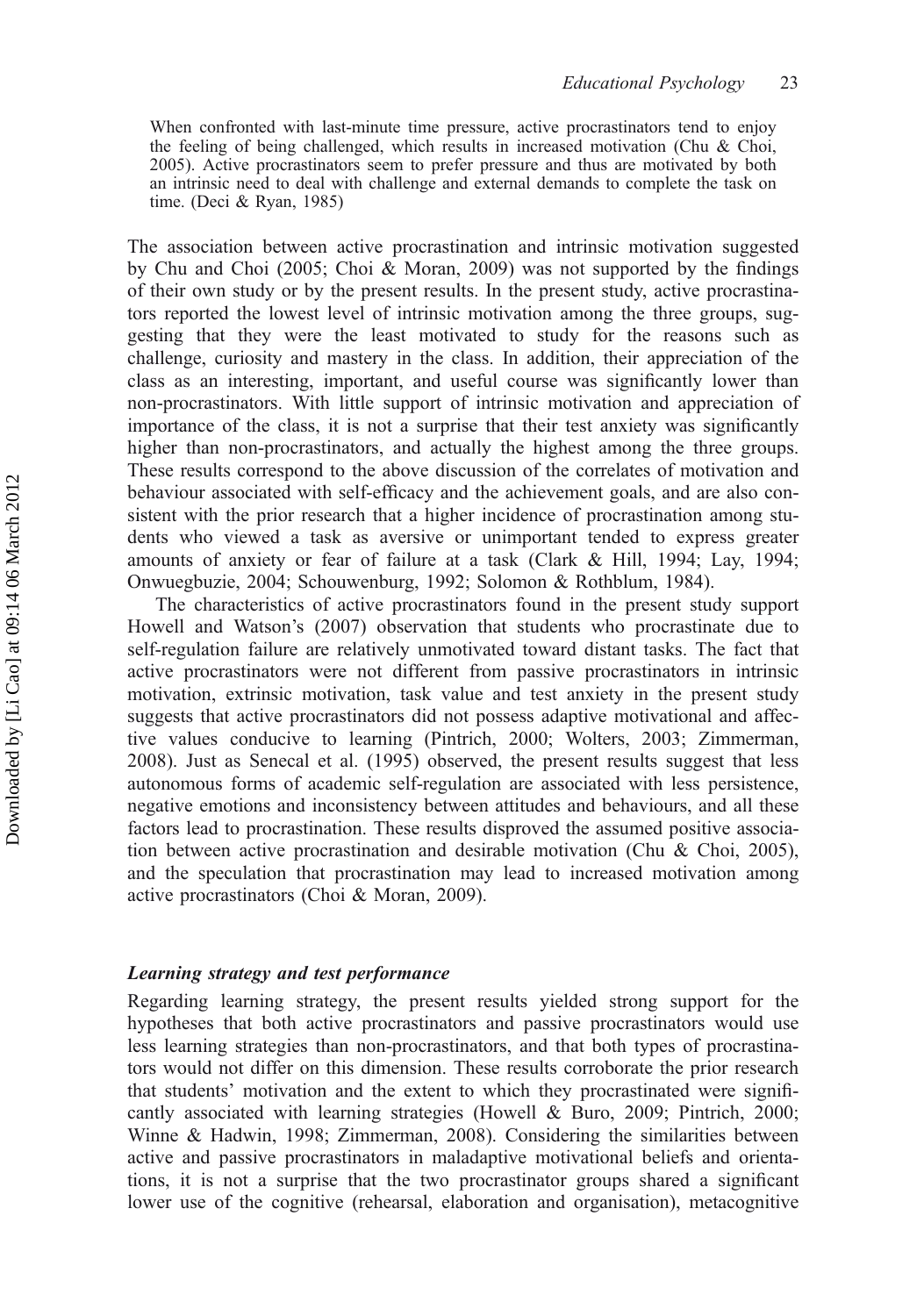(self-regulation, such as planning, monitoring and regulating) and resource management (time and environment management, effort regulation and help-seeking) strategies than non-procrastinators. Both active and passive procrastinators also shared the deficiency in using these strategies to manage their efforts and regulate their learning.

These results are consistent with VanZile-Tamsen and Livingston's (1999) observation that an unmotivated student may be less likely to exert strategic effort. They disagree with Chu and Choi's (2005) suggestion that active procrastinators would be different from passive procrastinators in strategy use because of their task-oriented goals and external reference for motivation. These results also corroborate the association of procrastination with maladaptive motivation and lower cognitive and metacognitive strategy usage (Ferrari & Tice, 2000; Howell & Watson, 2007; Milgram et al., 1992; Steel, 2007; Wolters, 2003). More importantly, they demonstrate that active procrastinators were similar to the traditional passive procrastination in low levels of self-regulation of effort and management of time and learning environment (Senecal et al., 1995; Pintrich, 2000).

Contrary to Chu and Choi's (2005) finding that active procrastinators reported a significantly higher grade point average (GPA) than passive procrastinators, the present study did not find a significant difference in test performance between active and passive procrastinators. The contradictory results regarding student academic performance between Chu and Choi's (2005) and the present study might be explained by how academic performance was measured in each study. While students' actual performances on the four tests were used in the present study, selfreported GPA was used to measure academic performance in Chu and Choi (2005) study. Self-reported GPA has been viewed as a questionable measure of academic performance in education research (Coutinho, 2007). Without verification, participants may have reported inflated or inaccurate GPAs. Therefore, self-reported GPAs may not be accurate measures of actual earned grades; or reflect student learning, ability, persistence and achievement that actual grades reflect (Kuncel, Credé, & Thomas, 2005). Furthermore, due to the GPA being cumulated across academic subject areas and over semesters, it provides an overall academic standing for students rather than an accurate measure of academic performance in a class. This reflects the chronic concern with the appropriate grain size in the measurement of academic ability and performance in SRL (Pintrich, 2004). Perhaps the deleterious consequences of procrastination on academic performance are cumulative, or are limited to the students who need treatment on procrastination (Ferrari, Johnson, & McCown, 1995). However, the discrepancy noted between present results and Chu and Choi's (2005) finding indicates a need for further research on the impact of procrastination on academic performance (Pychyl et al., 2000). More specifically, how and when procrastination affects students' academic performance on specific tasks at the course level, as well as at the overall level of their academic performance.

Unexpectedly, two procrastinator groups did not perform significantly lower on the tests than non-procrastinators. This finding corroborates the correlation results of the present study that test performance is not related to academic or to active procrastination. These results speak to the mixed findings of the previous research regarding the relationship between procrastination and academic performance. On the one hand, the present results are contrary to the findings of the negative impact of procrastination on academic performance (Jiao et al., 2011; Muszynski &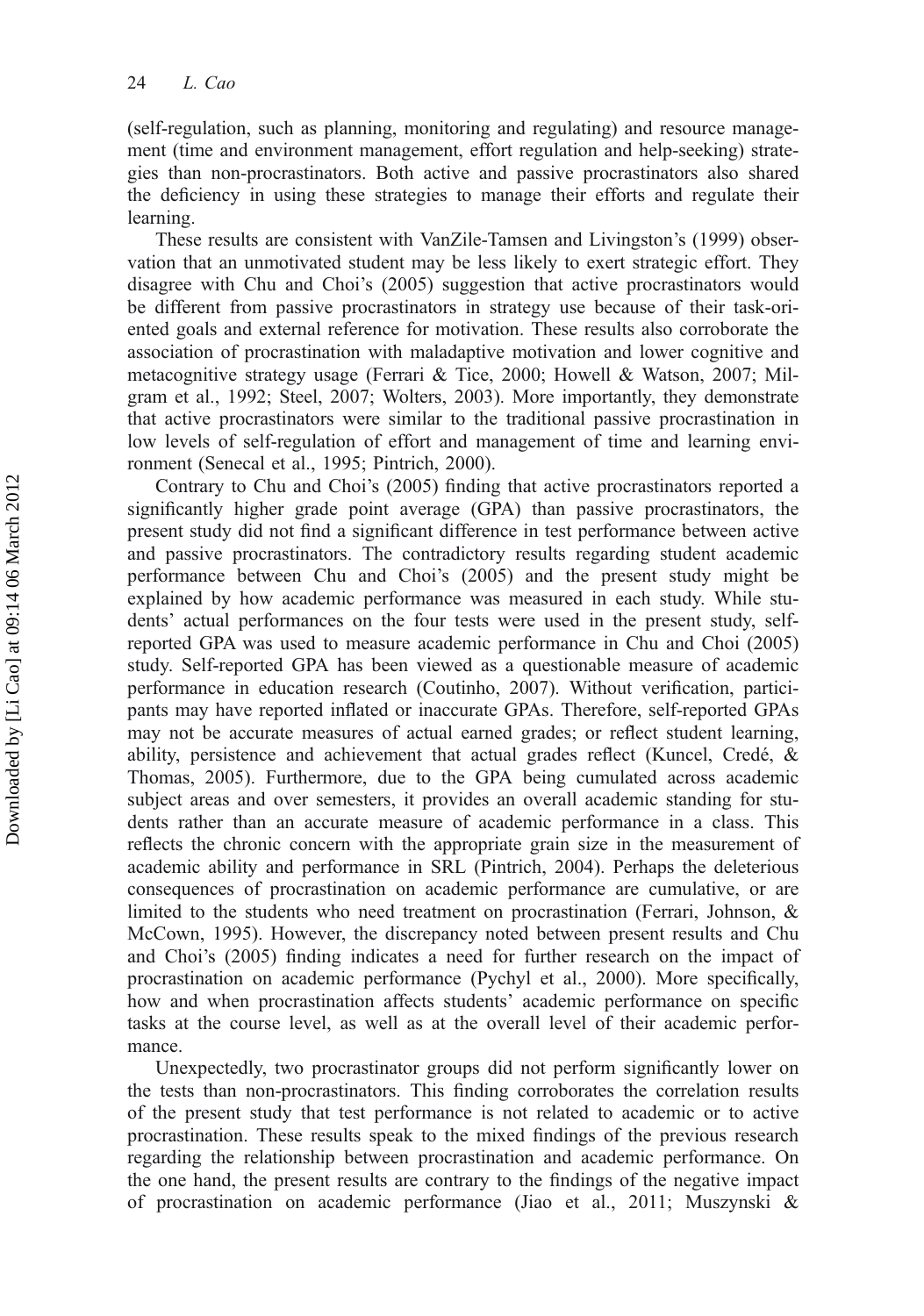Akamatsu, 1991; Rothblum et al., 1986; Solomon & Rothblum, 1984; Tice & Baumeister, 1997; Tuckman, 1991; Wang & Englander, 2010). On the other hand, these results are consistent with the observations that there was no relationship between procrastination and students' course grades (Ferrari, 1992; Pychyl et al., 2000; Schraw et al., 2007; Solomon & Rothblum, 1984). Again, the present results call for additional research to explore the complex relationships among motivation, learning strategy, and academic performance in relation to procrastination, and particularly the influence of procrastination on academic performance.

# Conclusion and future directions

The present study used a SRL perspective (Pintrich, 2000; Zimmerman, 2008) to examine a recently-developed notion of active procrastination (Chu & Choi, 2005). Contrary to Chu and Choi's (2005, p. 262) suggestion that active procrastination 'may actually enhance the well-being and performance' and be 'beneficial or even necessary' for university students, the present results demonstrated that active procrastinators mostly possessed undesirable motivational and behavioural characteristics that were not conducive to a self-regulated approach to learning (Howell & Buro, 2009; Pintrich, 2000; Senecal et al., 1995; Steel, 2007; Wolters, 2003). The present results questioned the notion (Chu & Choi, 2005) that active procrastinators were qualitatively different from passive procrastinators in motivation and strategy use, and raised a serious concern about the construct validity of active procrastination.

The present study extended Wolters' (2003) research and investigated active procrastination (Chu & Choi, 2005) from a SRL perspective. At the same time, the present study also suffered from similar limitations of the correlational design. The present results assumed that procrastination resulted from students' achievement goals, motivation orientation, and use of learning strategies. However, the observed relations could be reversed. It may be that students adopted a performance-avoidance, work-avoidant orientation or experienced lowered self-efficacy after repeated episodes of procrastinating and failing to do well on the tests in the class. This ambiguous relation also applied to students' use of cognitive and metacognitive strategies. It may be that students who used fewer metacognitive strategies failed to plan the time needed to complete tasks. In contrast, it may be that students who put off getting started on their school work had to use strategies less often because their study time was limited. Consequently, it was unclear if procrastination should be viewed as a result of or an influence on the motivational beliefs and learning strategies examined in this study. Additional research is needed to identify characteristics of motivation, affect and behaviours of successful and unsuccessful procrastinators in order to resolve the conflict between these views.

In addition, the present study was limited to a relatively small sample observed in one subject area for a short period of time. Studies with larger samples in different subject areas, grade levels and task-specific contexts would generate more insights in consequences of procrastination among students. In particular, further evidence is needed to clarify the complex relationships of self-efficacy with other important variables such as academic ability and motivation, and their compound effects on task initiation, self-regulatory efforts and academic performance (Bandura, 1997; Ferrari, 1992; Pychyl et al., 2000). For instance, future research needs to identify under what conditions low self-efficacy would become motivation for stu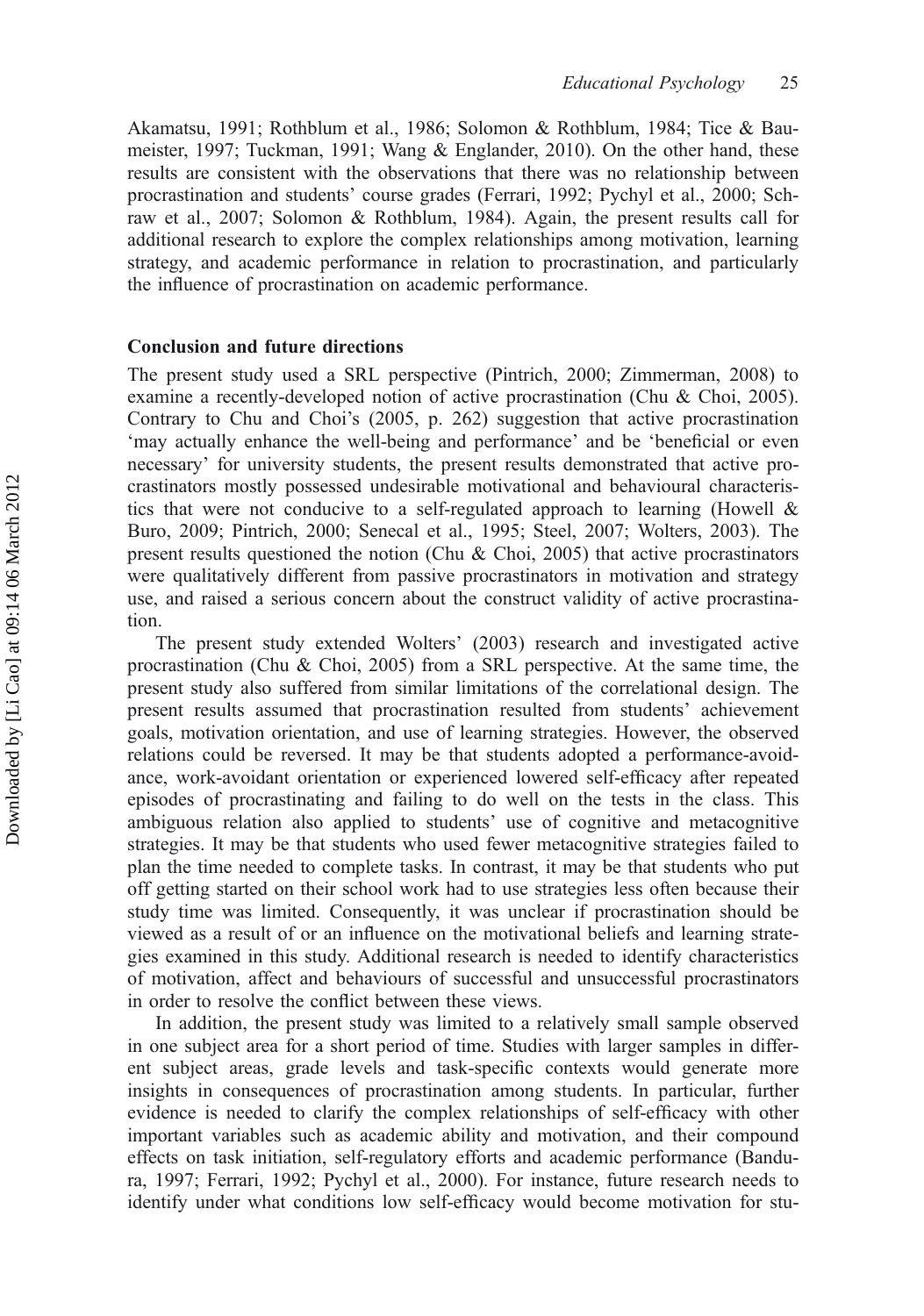dents to start earlier and work harder, rather than an excuse to procrastinate or even give up on a challenging task; and to find effective ways to help the students with high efficacy but low motivation (Schraw et al., 2007) to avoid failure in self-regulation of their learning.

Procrastination is likely to remain prevalent among students in the near future. Continuous research is needed to better understand the causes of procrastination and reduce this extensive and harmful phenomenon (Steel, 2007). A key to advance the discussion about the nature of procrastination and differentiation of active procrastination from passive procrastination is to produce direct evidence that procrastination is adaptive to learning. One way to achieve this purpose is to identify the procrastinators who are successful in managing their learning process and achieving superior academic performances; and then examine differences in the beliefs and behaviours of these successful procrastinators as compared to unsuccessful procrastinators and non-procrastinators. However, before replicable evidence is produced to support active procrastination as conducive to learning, it is prudent to implement strategies and interventions to curtail this wide-spread behaviour among the students and delay the encouragement for students to embrace procrastination in learning.

## References

- Ames, C. (1984). Competitive, cooperative, and individualistic goal structures: A motivational analysis. In R. Ames & C. Ames (Eds.), Research on motivation in education (Vol. 1, pp. 177–207). New York, NY: Academic Press.
- Ames, C., & Archer, J. (1988). Achievement goals in the classroom: Student learning strategies and achievement motivation. Journal of Educational Psychology, 18, 409–414.
- Bandura, A. (1986). Social foundations of thoughts and action: A social cognitive theory. Englewood Cliffs, NJ: Prentice-Hall.
- Bandura, A. (1997). Self-efficacy: The exercise of control. New York, NY: Cambridge University Press.
- Baumerster, R.F., Heatherton, T.F., & Tice, D.M. (1994). Losing control: How and why people fail at self-regulation. San Diego, CA: Academic Press.
- Bernstein, P. (1998). Against the gods: The remarkable story of risk. New York, NY: Wiley.
- Blunt, A., & Pychyl, T.A. (1998). Volitional action and inaction in the lives of undergraduate students: State orientation, procrastination and proneness to boredom. Personality Individual Difference, 24, 837–846.
- Briody, R. (1980). An exploratory study of procrastination (Doctoral dissertation, Brandeis University, 1980). Dissertation Abstracts International, 41, 590.
- Brownlow, S., & Reasinger, R.D. (2000). Putting off until tomorrow what is better done today: Academic procrastination as a function of motivation toward college work. Journal of Social Behavior and Personality, 15, 15–34.
- Bui, N.H. (2007). Effect of evaluation threat on procrastination behavior. The Journal of Social Psychology, 147, 197–209.
- Carden, R., Bryant, C., & Moss, R. (2004). Locus of control, test anxiety, academic procrastination, and achievement among college students. Psychological Reports, 95, 581–582.
- Choi, J.N., & Moran, S.V. (2009). Why not procrastinate? Development and validation of a new active procrastination scale The Journal of Social Psychology, 149(2), 195–211.
- Chu, A.H.C., & Choi, J.N. (2005). Rethinking procrastination: Positive effects of 'active' procrastination behavior on attitude and performance. The Journal of Social Psychology, 145(3), 245–264.
- Clark, J., & Hill, O. (1994). Academic procrastination among African American college students. Psychological Reports, 75, 931–936.
- Coutinho, S.A. (2007). The relationship between goals, metacognition, and academic success. The Journal of Doctoral Research in Education, 7(1), 39–47.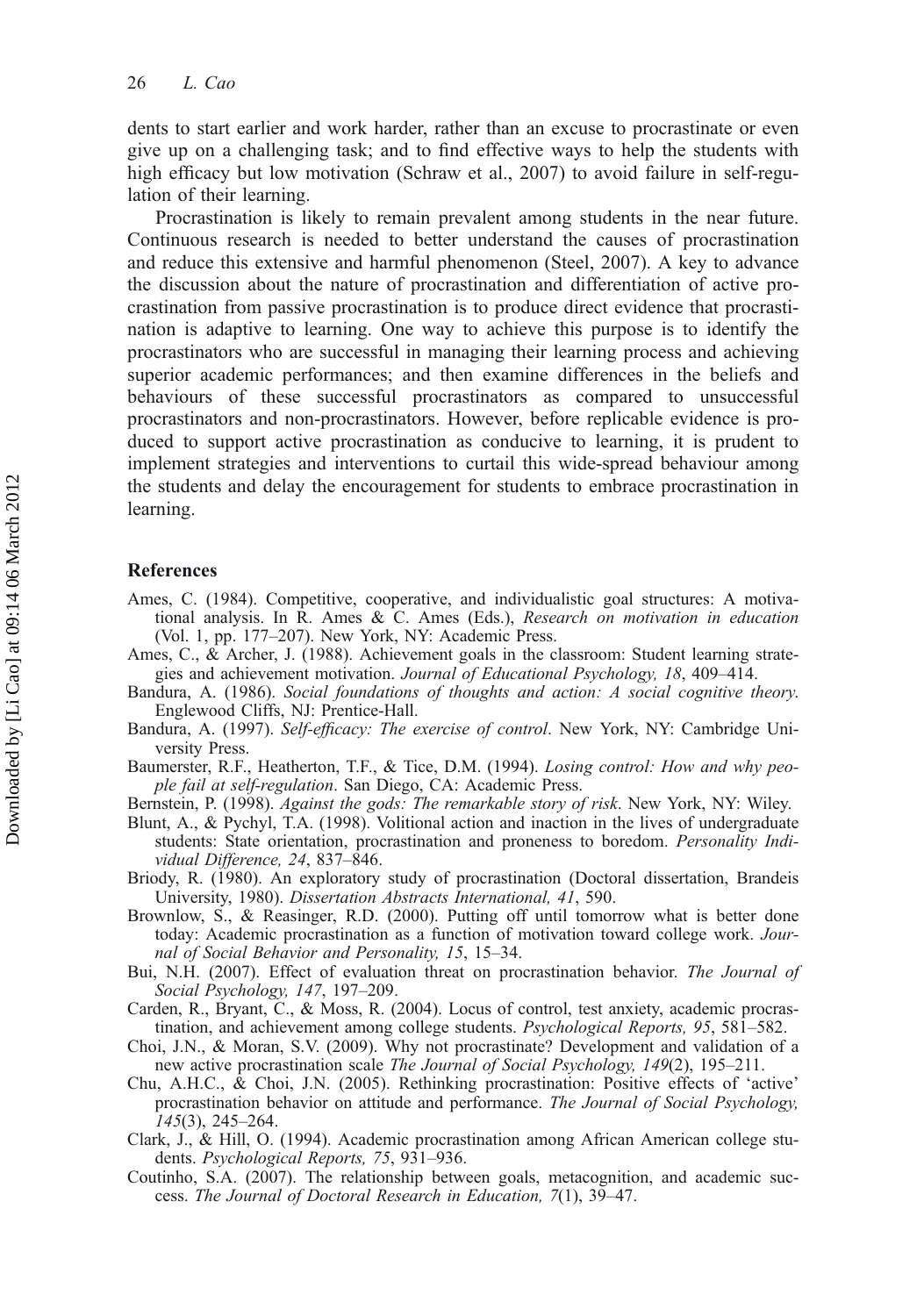- Day, V., Mensink, D., & O'Sullivan, M. (2000). Patterns of academic procrastination. Journal of College Reading and Learning, 30, 120–134.
- Deci, E., & Ryan, R. (1985). Intrinsic motivation and self-determination in human behavior. New York, NY: Plenum.
- Deci, E., & Ryan, R. (1991). A motivational approach to self-Integration in personality. In R. Dienstbier (Ed.), Nebraska symposium on motivation: Perspectives on motivation (Vol. 38, pp. 237–288). Lincoln: University of Nebraska Press.
- Dweck, C.S. (1992). The study of goals in psychology. Psychological Science, 3, 165–167.
- Elliot, A.J., & Dweck, C.S. (Eds.). (2007). Handbook of competence and motivation. New York, NY: Gilford Press.
- Elliot, A.J., & Harachiewicz, J.M. (1996). Approach and avoidance achievement goals and intrinsic motivation: A meditational analysis. Journal of Personality and Social Psychology, 70, 461–475.
- Elliot, A.J., & McGregor, H.A. (2001). A  $2 \times 2$  achievement goal framework. Journal of Educational Psychology, 80(3), 501–519.
- Ellis, A., & Knaus, W.J. (1977). Overcoming procrastination. New York, NY: Signet.
- Ferrari, J.R. (1991). Self-handicapping by procrastinators: Protecting self-esteem, socialesteem, or both? Journal of Research in Personality, 25, 245–261.
- Ferrari, J.R. (1992). Psychometric validation of two procrastination inventories for adults: Arousal and avoidance measures. Journal of Psychopathology and Behavioral Assessment, 14, 97–110.
- Ferrari, J.R. (1993). Procrastination and impulsiveness: Two sides of a coin? In W.G. McCown, J.L. Johnson, & M.B. Shure (Eds.), The impulsive client: Theory, research, and treatment (pp. 265–276). Washington, DC: American Psychological Association.
- Ferrari, J.R. (1994). Dysfunctional procrastination and its relationship with self-esteem, interpersonal dependency, and self-defeating behaviors. Personality and Individual Differences, 17, 673–679.
- Ferrari, J.R. (2001). Procrastination as self-regulation failure of performance: Effects of cognitive load, self-awareness, and time limits on 'working best under pressure'. European Journal of Personality, 15, 391–406.
- Ferrari, J.R., Johnson, J.L., & McCown, W.G. (1995). Procrastination and task avoidance: Theory, research, and treatment. New York, NY: Plenum.
- Ferrari, J.R., O'Callaghan, J., & Newbegin, I. (2005). Prevalence of procrastination in the United States, United Kingdom, and Australia: Arousal and avoidance delays among adults. North American Journal of Psychology, 7, 2–6.
- Ferrari, J.R., Parker, J.T., & Ware, C.B. (1992). Academic procrastination: Personality correlates with Myers-Briggs types, self-efficacy, and academic locus of control. Journal of Social Behavior and Personality, 7, 595–602.
- Ferrari, J.R., & Tice, D.M. (2000). Procrastination as a self-handicap for men and women: A taskavoidance strategy in a laboratory setting. Journal of Research in Psychology, 34, 73–83.
- Field, A. (2009). Discovering statistics using SPSS (3rd ed.). Los Angeles, CA: Sage.
- Fritzsche, B., Rapp, B.Y., & Hickson, K.C. (2003). Individual differences in academic procrastination tendency and writing success. Personality and Individual Differences, 35, 1549–1558.
- Harriott, J., & Ferrari, J. (1996). Prevalence of procrastination among samples of adults. Psychological Reports, 78, 611–616.
- Howell, A.J., & Buro, K. (2009). Implicit beliefs, achievement goals, and procrastination: A mediated analysis. Learning and Individual Differences, 19, 151–154.
- Howell, A.J., & Watson, D.C. (2007). Procrastination: Associations with achievement goal orientation and learning strategies. Personal and Individual Differences, 43, 167–178.
- Jiao, Q.G., DaRos-Voseles, D.A., Collins, K.M.T., & Onwuegbuzie, A.J. (2011). Academic procrastination and the performance of graduate-level cooperative groups in research methods courses. Journal of the Scholarship of Teaching and Learning, 11(1), 119–138.
- Kachgal, M.M., Hansen, L.S., & Nutter, K.J. (2001). Academic procrastination prevention/intervention: Strategies and recommendations. Journal of Developmental Education, 25, 14–24.
- Kitsantas, A., & Zimmerman, B.J. (2002). Comparing self-regulatory processes among novice, non-expert, and expert volleyball players. A microanalytic study. Journal of Applied Sport Psychology, 14, 91–105.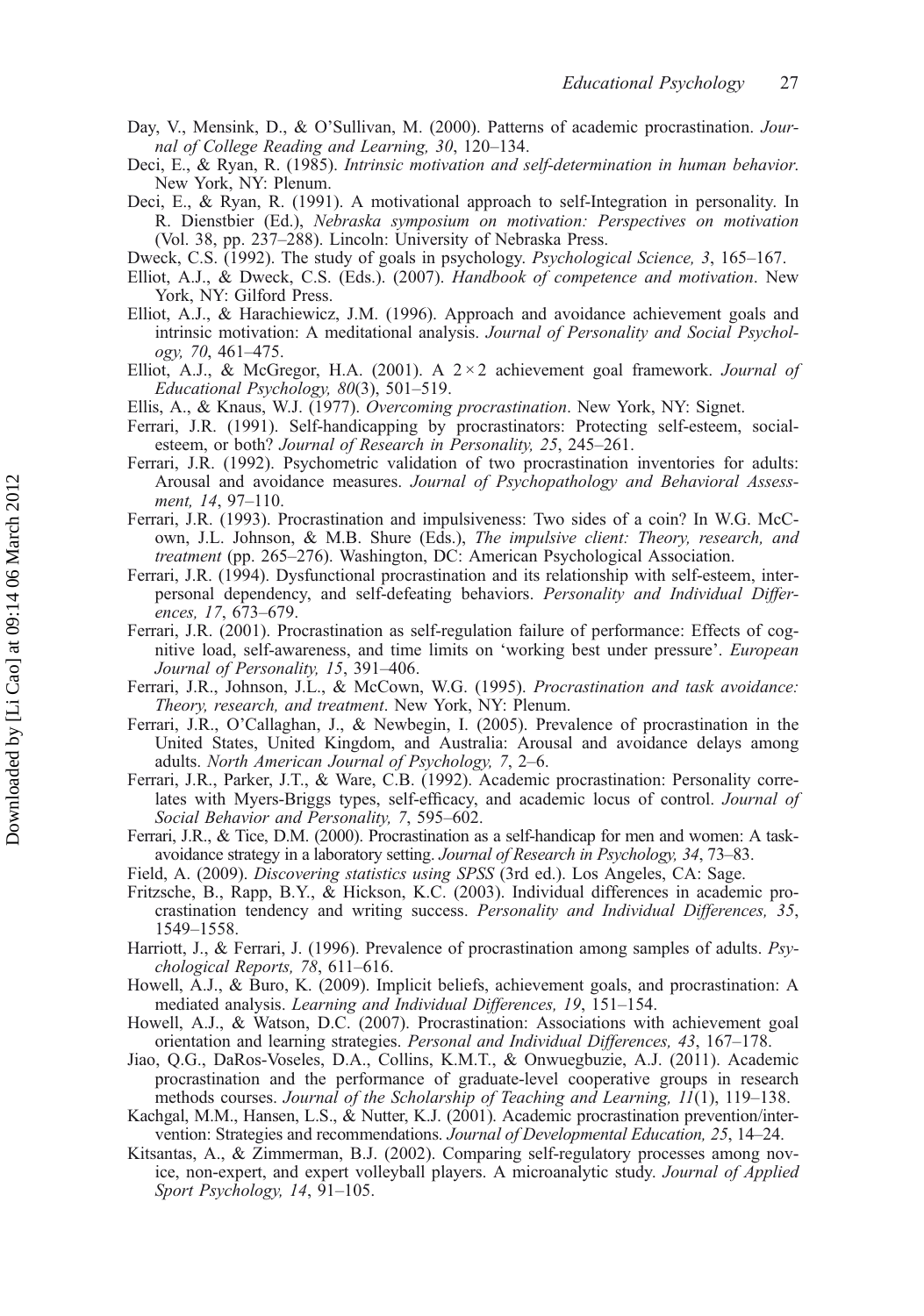- Klassen, R.M., Ang, R.P., Chong, W.H., Krawchuk, L.L., Huan, V.S., Wong, I.Y.F., & Yeo, L.S. (2010). Academic procrastination in two settings: Motivation correlates, behavioral patterns, and negative impact of procrastination in Canada and Singapore. Applied Psychology: An International Review, 59(3), 361–379.
- Knaus, W.J. (2000). Procrastination, blame, and change. Journal of Social Behavior and Personality, 15, 153–166.
- Kuncel, N.R., Credé, M., & Thomas, L.L. (2005). The validity of self-reported grade point averages, class ranks, and test scores: A meta-analysis and review of the literature. Review of Educational Research, 75(1), 63–82.
- Lay, C.H. (1990). Working to schedule on personal projects: An assessment of personal-project characteristics and trait procrastination. Journal of Social Behavior and Personality, 5, 91–103.
- Lay, C.H. (1994). Trait procrastination and affective experiences: Describing past study behavior and its relation to agitation and dejection. *Motivation and Emotion*, 18, 269– 284.
- Lay, C.H., Edwards, J.M., Parker, J.D., & Endler, N.S. (1989). An assessment of appraisal, anxiety, coping, and procrastination during an examination period. European Journal of Personality, 3, 195–208.
- Lay, C.H., & Schouwenburg, H. (1993). Trait procrastination, anxiety, and dilatory behavior. Personality and Individual Differences, 21, 61–67.
- McCown, W., Petzel, T., & Rupert, P. (1987). An experimental study of some hypothesized behaviors and personality variables of college student procrastinators. Personality and Individual Differences, 8, 781–786.
- McGregor, H.A., & Elliot, A.J. (2002). Achievement goals as predictors of achievement-relevant processes prior to task engagement. Journal of Educational Psychology, 94, 381– 395.
- Micek, L. (1982). Nkteré problé my autoregulace volních procescü u vysokoškolákü z hlediska upenvěneí jeejcicj duševeního zdravi [Some problems of self-autoregulation of volitional processes in university students from the point of view of their
- mental health]. Sbornik Praci Filosoficke Fakulty Brnenske University, 31, 51–70.
- Middleton, M., & Midgley, C. (1997). Avoiding the demonstration of lack of ability: An underexplored aspect of goal theory. Journal of Educational Psychology, 89, 710–718.
- Midgley, C., Kaplan, A., & Middleton, M. (2001). Performance-approach goals: Good for what, for whom, under what circumstances, and at what cost? Journal of Educational Psychology, 93, 77–86.
- Midgley, C., & Urdan, T. (2001). Academic self-handicapping and achievement goals: A further examination. Contemporary Educational Psychology, 26, 61–75.
- Milgram, N., Dangour, W., & Raviv, A. (1992). Situational and personal determinants of academic procrastination. Journal of General Psychology, 11, 123–133.
- Moller, A.C., & Elliot, A.J. (2006). The  $2 \times 2$  achievement goal framework: An overview of empirical research. In A.V. Mittel (Ed.), *Focus on educational psychology* (pp. 307– 326). Hauppauge, NY: Nova Science.
- Morgan, G.A., Leech, N.L., Gloechner, G.W., & Barrett, K.C. (2011). SPSS for introductory and intermediate statistics (4th ed.). New York, NY: Routledge.
- Muszynski, S., & Akamatsu, T. (1991). Delay in completion of doctoral dissertations in clinical psychology. Professional Psychology: Research and Practice, 22, 119–123.
- Nicholls, J.G., Patashnick, M., & Nolen, S.B. (1985). Adolescents' theories of education. Journal of Educational Psychology, 77, 683–692.
- Nietfeld, J.L., Cao, L., & Osborne, J.W. (2006). The effect of distributed monitoring exercises and feedback on performance and monitoring accuracy. Metacognition and Learning, 2, 159–179.
- Ommundsen, Y. (2001). Self-handicapping strategies in physical education classes: The influence of implicit theories of the nature of ability and achievement goal orientations. Psychology of Sport and Exercise, 2, 139–156.
- Onwuegbuzie, A.J. (2004). Academic procrastination and statistics anxiety. Assessment & Evaluation in Higher Education, 29(1), 3–18.
- Ormrod, J.E. (2010). Educational psychology: Developing learners (7th ed.). Upper Saddle River, NJ: Merrill.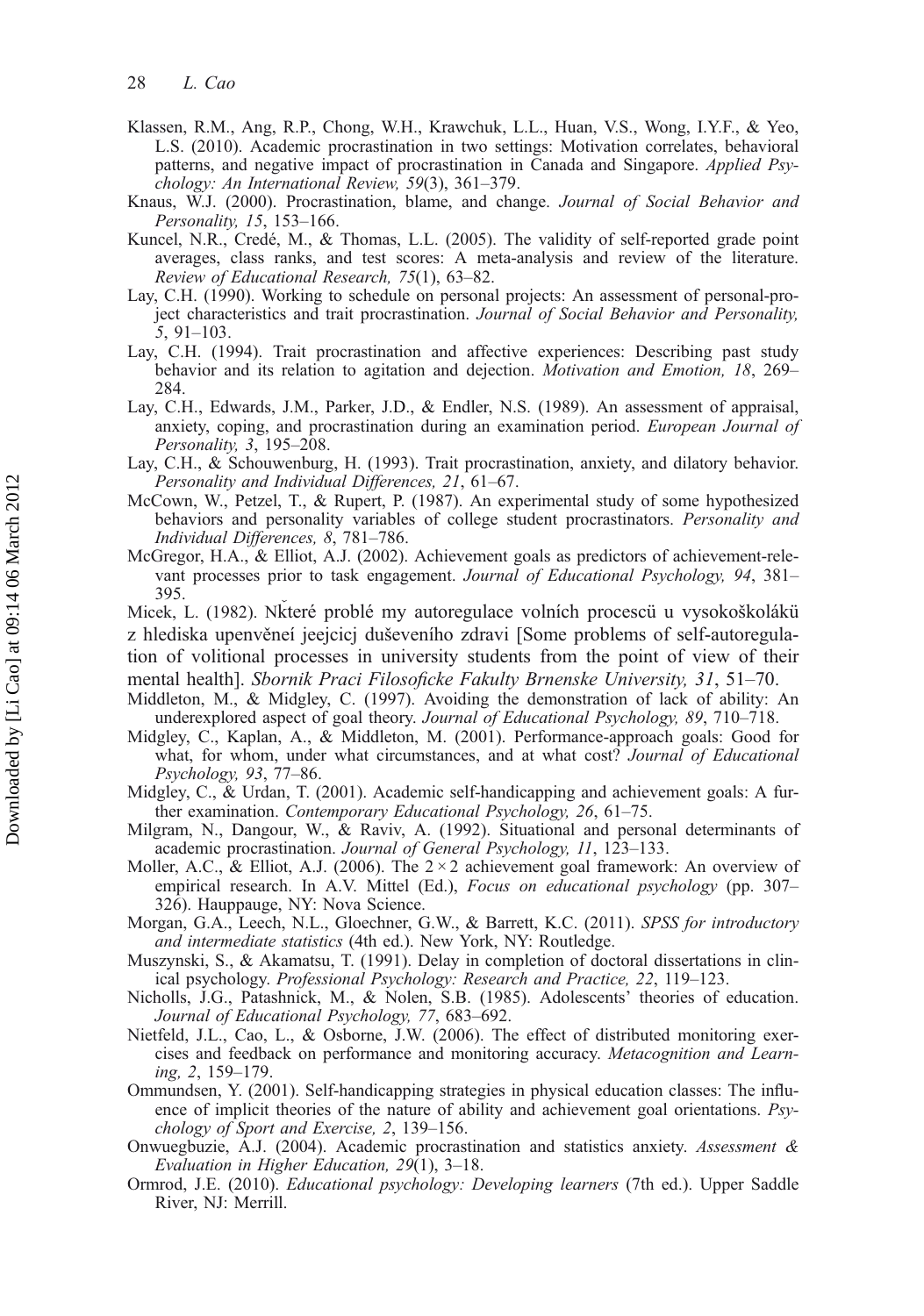- Osborne, J.W., & Overbay, A. (2004). The power of outliers (and why researchers should always check for them). Practical Assessment, Research & Evaluation, 9(6). Retrieved May 29, 2011, from [http://PAREonline.net/getvn.asp?v=9&n=6.](http://PAREonline.net/getvn.asp?v=9&n=6)
- Pajares, F. (1996). Self-efficacy beliefs in academic settings. Review of Educational Research, 66, 543–578.
- Pintrich, P.R. (2000). The role of goal orientation in self-regulated learning. In M. Boekaerts, P.R. Pintrich, & M. Zeidner (Eds.), Handbook of self-regulation. San Diego, CA: Academic Press.
- Pintrich, P.R. (2004). A conceptual framework for assessing motivation and self-regulated learning in college students. Educational Psychology Review, 16(4), 385-407.
- Pintrich, P.R., & De Groot, E.V. (1990). Motivational and self-regulated learning components of classroom academic performance. Journal of Educational Psychology, 82, 33–40.
- Pintrich, P., Smith, D., Garcia, T., & McKeachie, W. (1993). Reliability and predictive validity of the Motivated Strategies for Learning Questionnaire (MSLQ). Educational and Psychological Measurement, 53, 801–813.
- Pychyl, T.A., Morin, R.W., & Salmon, B.R. (2000). Procrastination and the planning fallacy: An examination of the study habits of university students. Journal of Social Behavior and Personality, 15(5), 135–150.
- Rhodewalt, F. (1994). Conceptions of ability, achievement goals, and individual differences in self-handicapping behavior: On the application of implicit theories. Journal of Personality, 62, 67–85.
- Rothblum, E.D., Solomon, L.J., & Murakami, J. (1986). Affective, cognitive, and behavioral differences between high and low procrastinators. Journal of Counseling Psychology, 33, 387–394.
- Ryan, R.M., & Deci, E.L. (2000). Self-determination theory and the facilitation of intrinsic motivation, social development, and well-being. American Psychologist, 55, 68–78.
- Schouwenburg, H. (1992). Procrastinators and fear of failure: An exploration of reasons for procrastination. European Journal of Personality, 6, 225–236.
- Schouwenburg, H.C. (2004). Procrastination in academic settings: General introduction. In H.C. Schouwenburg, C.H. Lay, T.A. Pychyl, & J.R. Ferrari (Eds.), Counseling the procrastinator in academic settings (pp. 3–17). Washington, DC: American Psychological Association.
- Schraw, G., Wadkins, T., & Olafson, L. (2007). Doing the things we do: A grounded theory of academic procrastination. Journal of Educational Psychology, 99(1), 12–25.
- Schunk, D.H., & Pajares, F. (2005). Competence perceptions and academic functioning. In A.J. Elliot & C.S. Dweck (Eds.), *Handbook of competence and motivation* (pp. 115– 138). New York, NY: Guilford.
- Schunk, D.H., & Zimmerman, B.J. (Eds.). (2008). Motivation and self-regulated learning: Theory, research, and applications. New York, NY: Lawrence Erlbaum Associates.
- Semb, G., Glick, D.M., & Spencer, R.E. (1979). Student withdrawals and delayed work patterns in self-paced psychology courses. Teaching of Psychology, 6, 23–25.
- Senecal, C., Koestner, R., & Vallerand, R.J. (1995). Self-regulation and academic procrastination. Journal of Social Psychology, 135(5), 607–619.
- Solomon, L.J., & Rothblum, E.D. (1994). Procrastination Assessment Scale- Students (PASS). In J. Fischer & K. Corcoran (Eds.), Measures for clinical practice (pp. 446– 452). New York, NY: The Free Press.
- Sommer, W.G. (1990). Procrastination and cramming: How adept students ace the system. Journal of American College Health, 39, 5–10.
- Steel, P. (2007). The nature of procrastination: A meta-analytic and theoretical review of quintessential self-regulatory failure. Psychological Bulletin, 133, 65–94.
- Tabachnick, B.G., & Fidell, L.S. (2001). Using multivariate statistics (4th ed.). Boston, MA: Pearson.
- Tice, D., & Baumeister, R.F. (1997). Longitudinal study of procrastination, performance, stress, and health: The cost and benefits of dawdling. Psychological Science, 8, 454– 458.
- Tuckman, B. (1991). The development and concurrent validity of the Procrastination Scale. Educational & Psychological Measurement, 51, 473–480.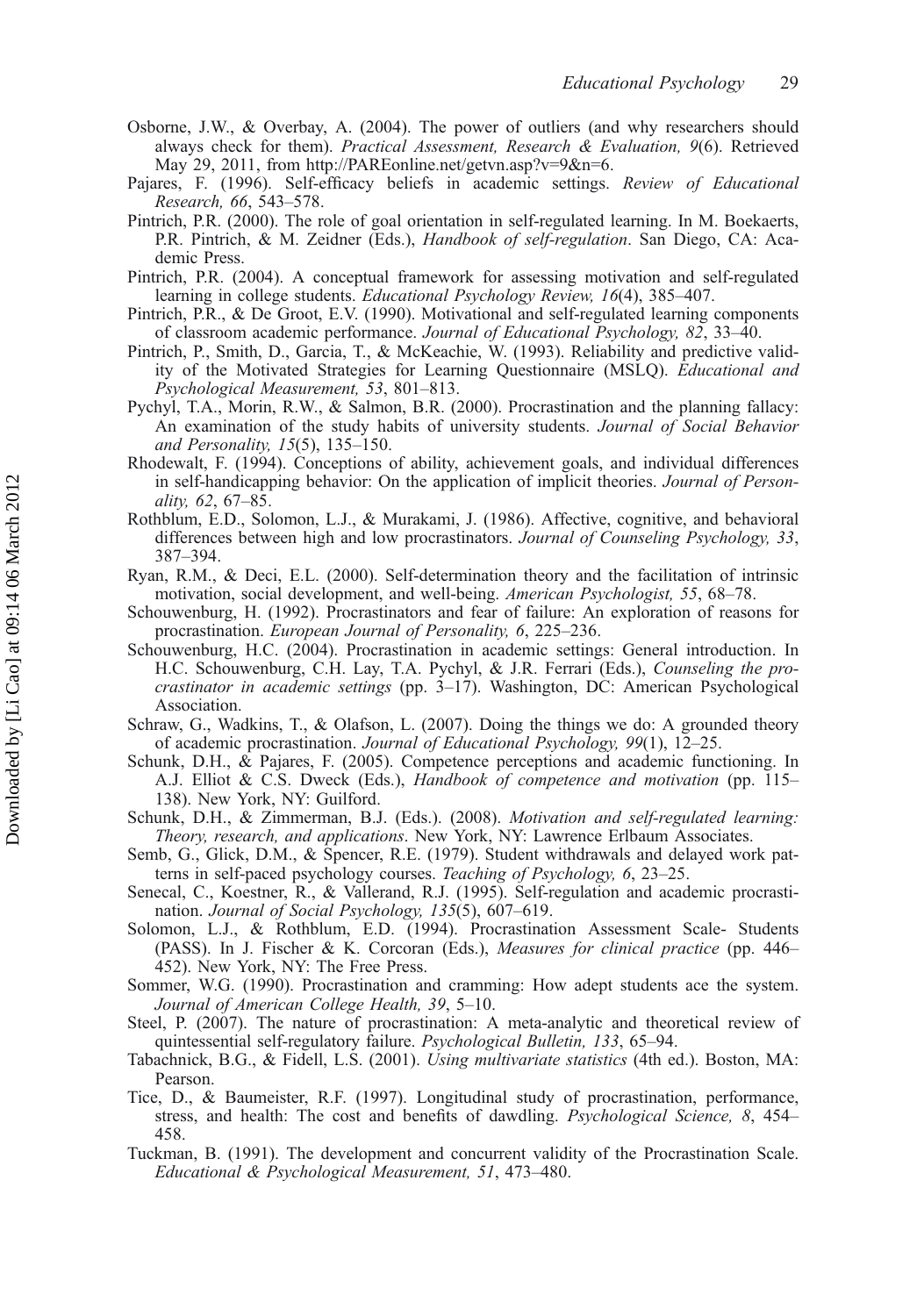- Tuckman, B., & Sexton, T. (1989, April). Effects of relative feedback in overcoming procrastination on academic tasks. Paper given at the meeting of the American Psychological Association, New Orleans, LA.
- VanZile-Tamsen, C., & Livingston, J.A. (1999). The differential impact of motivation on the self-regulated strategy use of high- and low-achieving college students. Journal of College Student Development, 40(1), 54–60.
- Wang, Z., & Englander, F. (2010). A cross-disciplinary perspective on explaining student performance in introductory statistics: What is the relative impact of procrastination? College Student Journal, 44(2), 458–471.
- Weinstein, C.E. (1988). Assessment and training of student learning strategies. In R.R. Schmeck (Ed.), Learning strategies and styles (pp. 291–316). New York, NY: Plenum.
- Weinstein, C.E., & Mayer, R.E. (1986). The teaching of learning strategies. In M.C. Wittrock (Ed.), Handbook of research on teaching (3rd ed., pp. 315–327). New York, NY: MacMillan.
- Winne, P.H. (1995). Self-regulation is ubiquitous but its forms vary with knowledge. *Educa*tional Psychologist, 30(4), 223–228.
- Winne, P.H. (2001). Self-regulated learning viewed from models of information processing. In B.J. Zimmerman & D.H. Schunk (Eds.), Self-regulated learning and academic achievement: Theoretical perspectives (2nd ed., pp. 153–189). Mahwah, NJ: Lawrence Erlbaum.
- Winne, P.H., & Hadwin, A.E. (1998). Studying as self-regulated learning. In D.J. Hacker, J. Dunlosky, & A.C. Graesser (Eds.), Metacognition in educational theory and practice (pp. 277–304). Mahwah, NJ: Lawrance Erlbaum.
- Wolters, C.A. (2003). Understanding procrastination from a self-regulated learning perspective. Journal of Educational Psychology, 95(1), 179–187.
- Wolters, C.A. (2004). Advancing achievement goal theory: Using goal structures and goal orientations to predict students' motivation, cognition, and achievement. Journal of Educational Psychology, 96(2), 236–250.
- Wolters, C.A., & Pintrich, P. (2001). Contextual differences in student motivation and selfregulated learning in mathematics, English, and social studies classrooms. In H. Hartman (Ed.), Metacognition in learning and instruction (pp. 103–124). Boston, MA: Kluwer Academic.
- Zimmerman, B.J. (1998). Developing self-fulfilling cycles of academic self-regulation: An analysis of exemplary instructional models. In D.H. Schunk & B.J. Zimmerman (Eds.), Self-regulated learning: From teaching to self-reflective practice (pp. 1–19). New York, NY: Guilford Press.
- Zimmerman, B.J. (2000). Attaining self-regulation: A social-cognitive perspective. In M. Boekaerts, P.R. Pintrich, & M. Zeidner (Eds.), Handbook of self-regulation (pp. 245– 262). San Diego, CA: Academic Press.
- Zimmerman, B.J. (2008). Investigating self-regulation and motivation: Historical background, methodological developments, and future prospects. American Educational Research Journal, 45(1), 166–183.
- Zimmerman, B.J., & Schunk, D.H. (2001). Self-regulated learning and academic achievement: Theoretical perspectives (2nd ed.). Mahwah, NJ: Erlbaum.